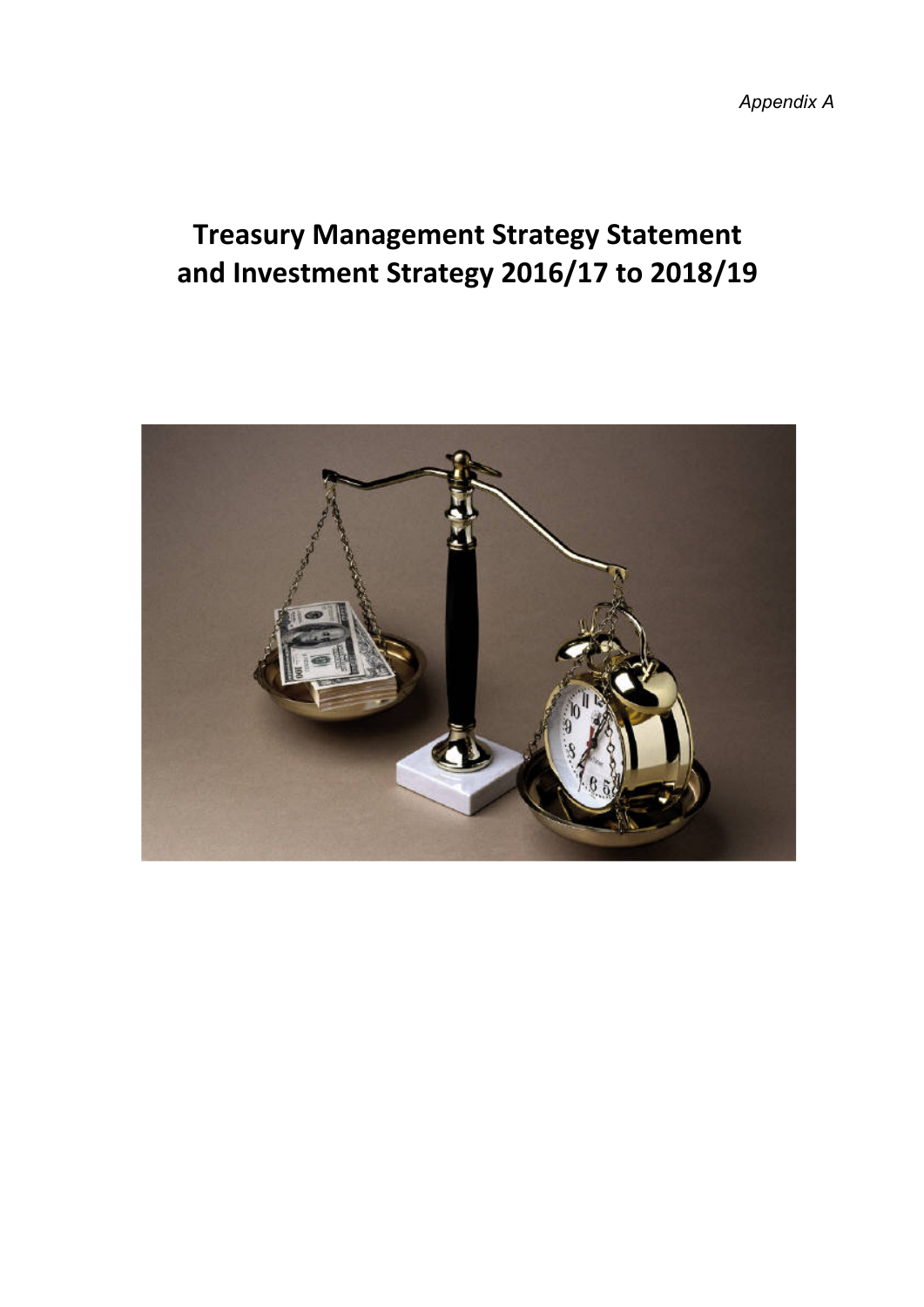## **Contents**

| 1. | <b>Background</b> |
|----|-------------------|
|----|-------------------|

- **2. External Context**
- **3. Local Context**
- **4. Borrowing Strategy**
- **5. Investment Strategy**
- **6. Treasury Management Indicators**
- **7. Other Items**
- **8. Financial Implications**

## **Annexes**

- A. Economic & Interest Rate Forecast (Section 2.6)
- B. Existing Investment & Debt Portfolio Position (Section 3.1)
- C. Prudential indicators
- D. MRP Statement 2016/17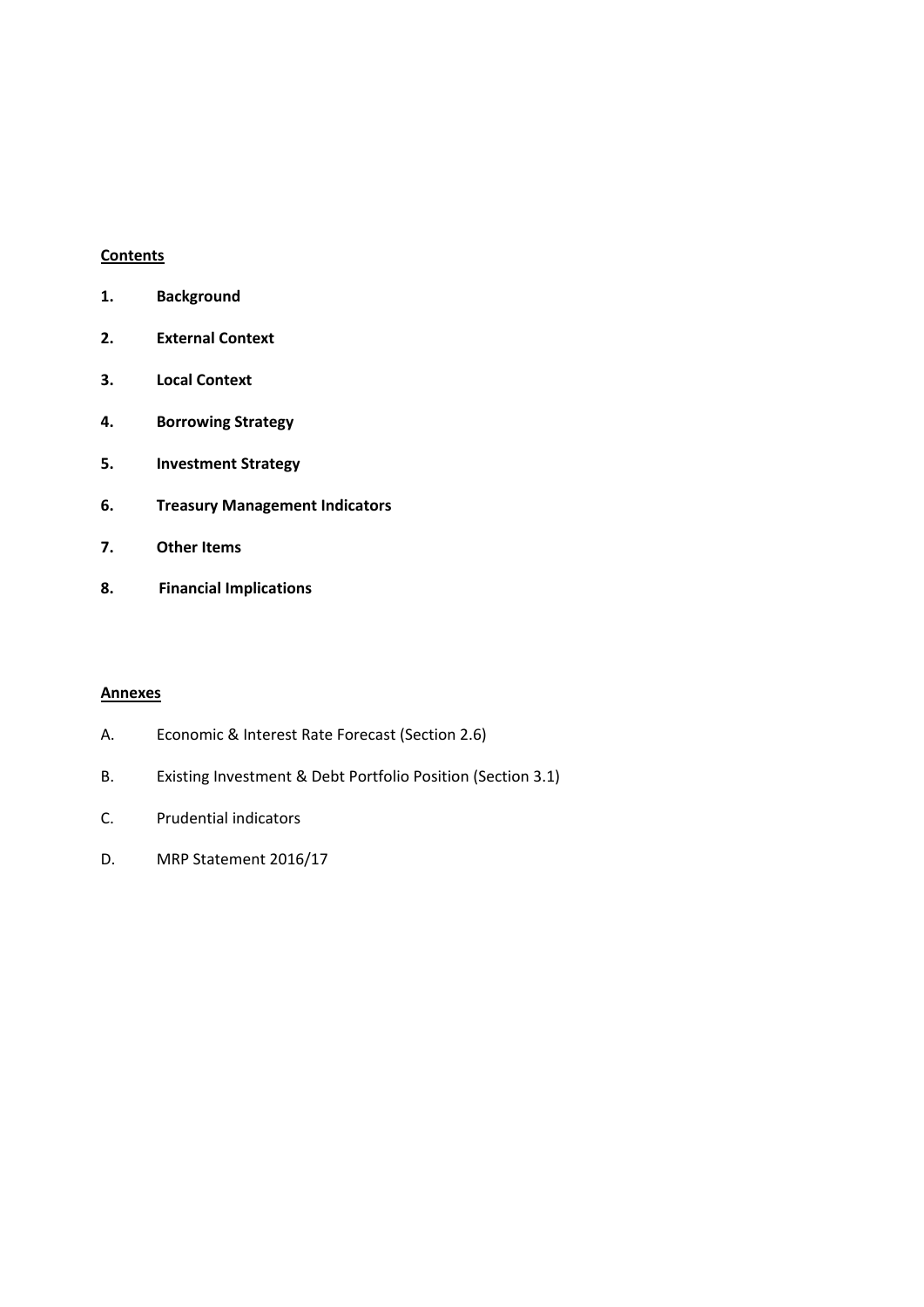## **1. Background**

- 1.1. On 23<sup>rd</sup> February 2012 the Authority adopted the Chartered Institute of Public Finance and Accountancy's *Treasury Management in the Public Services: Code of Practice 2011 Edition* (the CIPFA Code) which requires the Authority to approve a treasury management strategy before the start of each financial year.
- 1.2. In addition, the Department for Communities and Local Government (CLG) issued revised *Guidance on Local Authority Investments* in March 2010 that requires the Authority to approve an investment strategy before the start of each financial year.
- 1.3. The report fulfils the Authority's legal obligation under the *Local Government Act 2003* to have regard to both the CIPFA Code and the CLG Guidance.
- 1.4. The Authority has borrowed and invested substantial sums of money and is therefore exposed to financial risks including the loss of invested funds and the revenue effect of changing interest rates. The successful identification, monitoring and control of risk are therefore central to the Authority's treasury management strategy.

## **2. External Context**

- 2.1 **Economic background:** Domestic demand has grown robustly, supported by sustained real income growth and a gradual decline in private sector savings. Low oil and commodity prices were a notable feature of 2015, and contributed to annual CPI inflation falling to 0.1% in October. Wages are growing at 3% a year, and the unemployment rate has dropped to 5.4%. Mortgage approvals have risen to over 70,000 a month and annual house price growth is around 3.5%. These factors have boosted consumer confidence, helping to underpin retail spending and hence GDP growth, which was an encouraging 2.3% a year in the third quarter of 2015. Although speeches by the Bank of England's Monetary Policy Committee (MPC) members sent signals that some were willing to countenance higher interest rates, the MPC held policy rates at 0.5% for the 81st consecutive month at its meeting in November 2015. Quantitative easing (QE) has been maintained at £375bn since July 2012.
- 2.2 Following the General Election, the key issue of the UK's relationship with the EU is at the heart of future politics. Uncertainty over the outcome of the forthcoming referendum could put downward pressure on UK GDP growth and interest rates.
- 2.3 China's growth has slowed and its economy is performing below expectations, reducing global demand for commodities and contributing to emerging market weakness. US domestic growth has accelerated but the globally sensitive sectors of the US economy have slowed. Strong US labour market data and other economic indicators however suggest recent global turbulence has not knocked the American recovery off course. The Federal Reserve did not raise policy rates at its meetings in October and November, but the statements accompanying the policy decisions point have made a rate hike in December 2015 a real possibility. In contrast, the European Central Bank finally embarked on QE in 2015 to counter the perils of deflation.
- 2.4 **Credit outlook:** The varying fortunes of different parts of the global economy are reflected in market indicators of credit risk. UK Banks operating in the Far East and parts of mainland Europe have seen their perceived risk increase, while those with a more domestic focus continue to show improvement. The sale of most of the government's stake in Lloyds and the first sale of its shares in RBS have generally been seen as credit positive.
- 2.5 Bail-in legislation, which ensures that large investors including local authorities will rescue failing banks instead of taxpayers in the future, has now been fully implemented in the UK, USA and Germany. The rest of the European Union will follow suit in January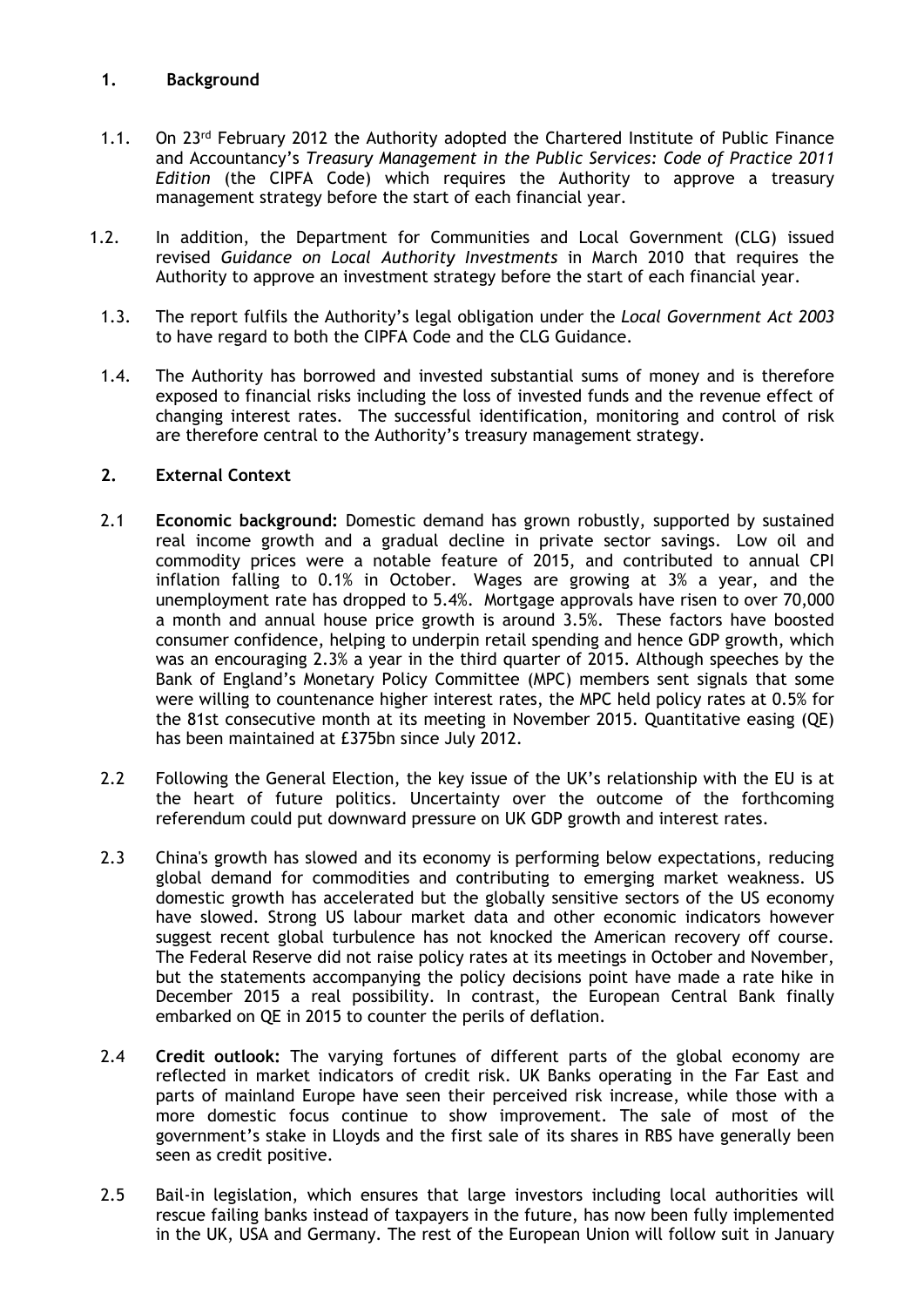2016, while Australia, Canada and Switzerland are well advanced with their own plans. Meanwhile, changes to the UK Financial Services Compensation Scheme and similar European schemes in July 2015 mean that most private sector investors are now partially or fully exempt from contributing to a bail-in. The credit risk associated with making unsecured bank deposits has therefore increased relative to the risk of other investment options available to the Authority; returns from cash deposits however remain stubbornly low.

- 2.6 **Interest rate forecast**: The Authority's treasury advisor Arlingclose projects the first 0.25% increase in UK Bank Rate in the third quarter of 2016, rising by 0.5% a year thereafter, finally settling between 2% and 3% in several years' time. Persistently low inflation, subdued global growth and potential concerns over the UK's position in Europe mean that the risks to this forecast are weighted towards the downside.
- 2.7 A shallow upward path for medium term gilt yields is forecast, as continuing concerns about the Eurozone, emerging markets and other geo-political events weigh on risk appetite, while inflation expectations remain subdued. Arlingclose projects the 10 year gilt yield to rise from its current 2.0% level by around 0.3% a year. The uncertainties surrounding the timing of UK and US interest rate rises are likely to prompt short-term volatility in gilt yields.
- 2.8 A more detailed economic and interest rate forecast provided by the Authority's treasury management advisor is attached at *Annex A*.
- 2.9 For the purpose of setting the budget, it has been assumed that new investments will be made at an average rate of 1.00%.
- **3. Local Context**
- 3.1 The Authority currently has borrowings of £109m and investments of £69m. This is set out in further detail at *Annex B*. Forecast changes in these sums are shown in the balance sheet analysis in table 1 below.

|                                          | 31.3.15<br>Actual<br>£m | 31.3.16<br><b>Estimate</b><br>£m | 31.3.17<br><b>Estimate</b><br>£m | 31.3.18<br><b>Estimate</b><br>£m | 31.3.19<br><b>Estimate</b><br>£m |
|------------------------------------------|-------------------------|----------------------------------|----------------------------------|----------------------------------|----------------------------------|
| <b>General Fund CFR</b>                  | 232                     | 248                              | 310                              | 377                              | 359                              |
| Less: Other long-term<br>liabilities *   | $-31$                   | $-30$                            | $-28$                            | $-27$                            | $-25$                            |
| <b>Borrowing CFR</b>                     | 201                     | 218                              | 282                              | 350                              | 334                              |
| Less: External borrowing **              | $-115$                  | $-109$                           | $-102$                           | -96                              | $-72$                            |
| Internal (over) borrowing                | 86                      | 109                              | 180                              | 254                              | 262                              |
| Less: Usable reserves                    | $-87$                   | $-61$                            | $-58$                            | -58                              | $-56$                            |
| Less: Working capital                    | $-48$                   | $-47$                            | $-47$                            | $-47$                            | $-47$                            |
| <b>Investments (or New</b><br>borrowing) | 49                      | (1)                              | (75)                             | (149)                            | (159)                            |

# **Table 1: Balance Sheet Summary and Forecast**

\* finance leases and PFI liabilities that form part of the Authority's debt

\*\* shows only loans to which the Authority is committed and excludes optional refinancing

3.2 The underlying need to borrow for capital purposes is measured by the Capital Financing Requirement (CFR), while usable reserves and working capital are the underlying resources available for investment. The Authority's current strategy is to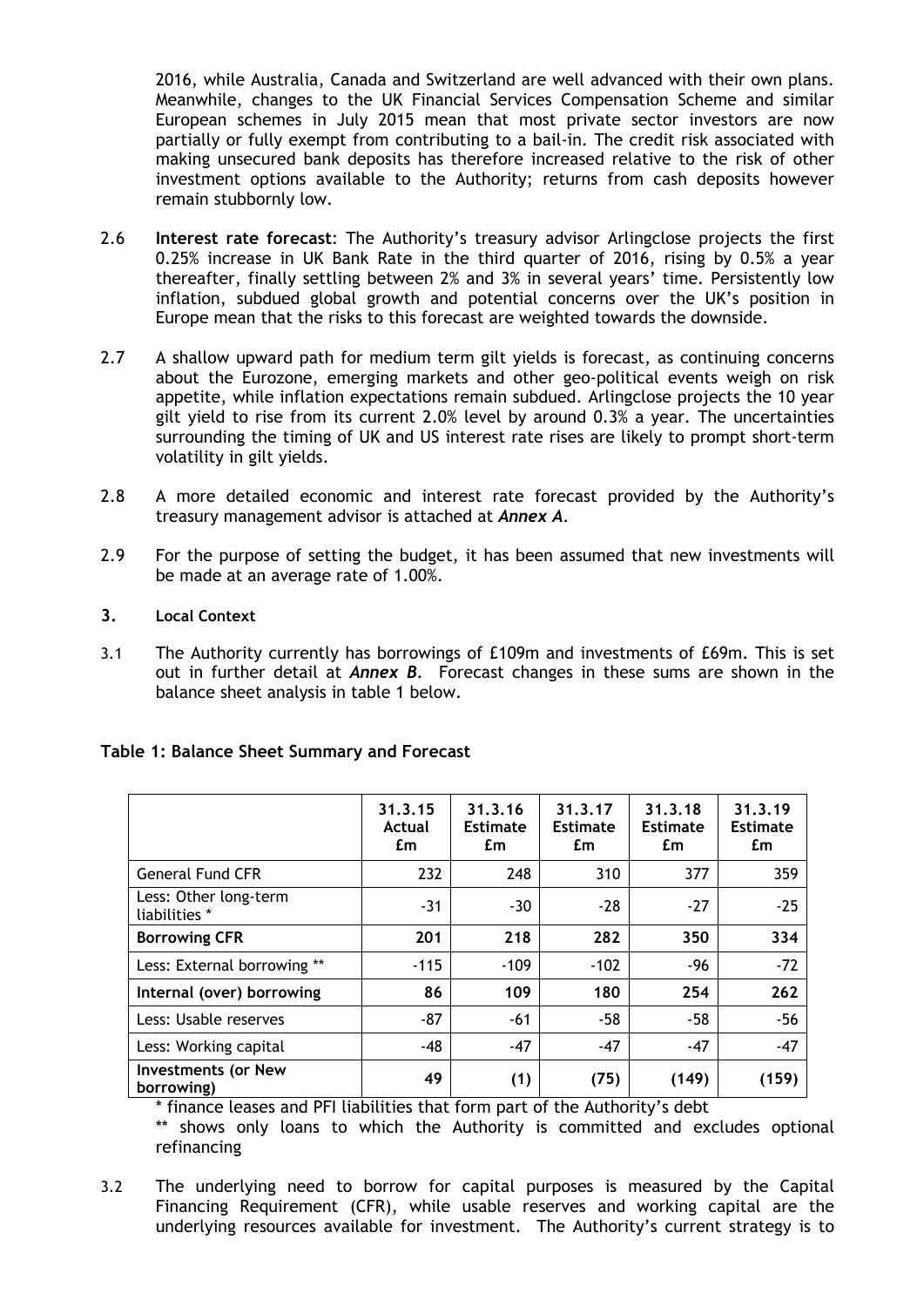maintain borrowing and investments below their underlying levels, sometimes known as internal borrowing, subject to holding a minimum investment balance of around £20m for liquidity purposes.

- 3.3 The Authority has an increasing CFR due to the capital programme and will therefore be required to borrow up to £116m over the forecast period.
- 3.4 CIPFA's *Prudential Code for Capital Finance in Local Authorities* recommends that the Authority's total debt should be lower than its highest forecast CFR over the next three years. Table 1 shows that the Authority expects to comply with this recommendation during 2016/17.

## **4. Borrowing Strategy**

- 4.1 The Authority currently holds loans of £109m, a decrease of £6m on the previous year, as part of its strategy for funding previous years' capital programmes.
- 4.2 The Authority's chief objective when borrowing money is to strike an appropriately low risk balance between securing low interest costs and achieving cost certainty over the period for which funds are required. The flexibility to renegotiate loans should the Authority's long-term plans change is a secondary objective.
- 4.3 Given the significant cuts to public expenditure and in particular to local government funding, the Authority's borrowing strategy continues to address the key issue of affordability without compromising the longer-term stability of the debt portfolio. With short-term interest rates currently much lower than long-term rates, it is likely to be more cost effective in the short-term to either use internal resources, or to borrow short-term loans instead.
- 4.4 By doing so, the Authority is able to reduce net borrowing costs (despite foregone investment income) and reduce overall treasury risk. The benefits of internal borrowing will be monitored regularly against the potential for incurring additional costs by deferring borrowing into future years when long-term borrowing rates are forecast to rise. Arlingclose will assist the Authority with this 'cost of carry' and breakeven analysis. Its output may determine whether the Authority borrows additional sums at long-term fixed rates in 2016/17 with a view to keeping future interest costs low, even if this causes additional cost in the short-term.
- 4.5 Alternatively, the Authority may arrange forward starting loans during 2016/17, where the interest rate is fixed in advance, but the cash is received in later years. This would enable certainty of cost to be achieved without suffering a cost of carry in the intervening period.
- 4.6 In addition, the Authority may borrow short-term loans (normally for up to one month) to cover unexpected cash flow shortages.
- 4.7 The approved sources of long-term and short-term borrowing are:
	- Public Works Loan Board and any successor body
	- UK local authorities
	- any institution approved for investments (see below)
	- any other bank or building society authorised to operate in the UK
	- UK public and private sector pension funds (except Cheshire Pension Fund)
	- capital market bond investors
	- UK Municipal Bonds Agency plc and other special purpose companies created to enable local authority bond issues
	- European Investment Bank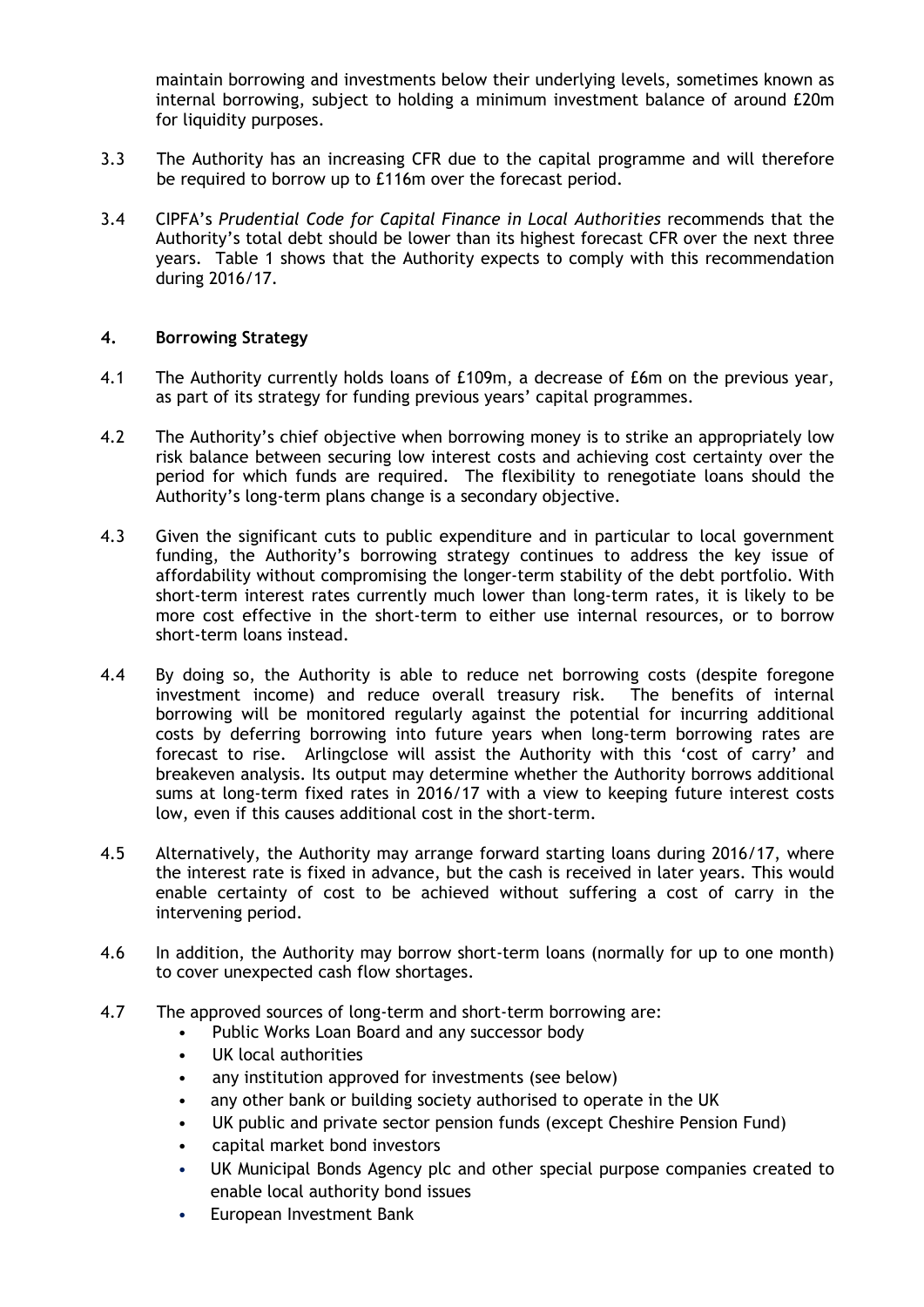- 4.8 In addition, capital finance may be raised by the following methods that are not borrowing, but may be classed as other debt liabilities:
	- operating and finance leases
	- hire purchase
	- Private Finance Initiative
	- sale and leaseback
- 4.9 The Authority has previously raised the majority of its long-term borrowing from the Public Works Loan Board, but it continues to investigate other sources of finance, such as local authority loans and bank loans, that may be available at more favourable rates.
- 4.10 **LGA Bond Agency:** Local Capital Finance Company was established in 2014 by the Local Government Association as an alternative to the PWLB. It plans to issue bonds on the capital markets and lend the proceeds to local authorities. This will be a more complicated source of finance than the PWLB for two reasons: borrowing authorities may be required to provide bond investors with a joint and several guarantee over the very small risk that other local authority borrowers default on their loans; and there will be a lead time of several months between committing to borrow and knowing the interest rate payable. Any decision to borrow from the Agency will therefore be the subject of a separate report.
- 4.11 **LOBO's:** The Authority holds £17m of LOBO (Lender's Option Borrower's Option) loans where the lender has the option to propose an increase in the interest rate as set dates, following which the Authority has the option to either accept the new rate or to repay the loan at no additional cost. All of these LOBOS have options during 2016/17, and although the Authority understands that lenders are unlikely to exercise their options in the current low interest rate environment, there remains an element of refinancing risk. The Authority will take the option to repay LOBO loans at no cost if it has the opportunity to do so.
- 4.12 **Short-term and variable rate loans:** These loans leave the Authority exposed to the risk of short-term interest rate rises and are therefore subject to the limit on the net exposure to variable interest rates in the treasury management indicators below.
- 4.13 **Debt Rescheduling:** The PWLB allows authorities to repay loans before maturity and either pay a premium or receive a discount according to a set formula based on current interest rates. Other lenders may also be prepared to negotiate premature redemption terms. The Authority may take advantage of this and replace some loans with new loans, or repay loans without replacement, where this is expected to lead to an overall saving or reduction in risk.

## **5. Investment Strategy**

- 5.1 The Authority holds significant invested funds, representing income received in advance of expenditure plus balances and reserves held. In the past 12 months, the Authority's investment balance has ranged between £40m and £92m. Slightly reduced levels are expected to be maintained in the forthcoming year.
- 5.2 Both the CIPFA Code and the CLG Guidance require the Authority to invest its funds prudently, and to have regard to the security and liquidity of its investments before seeking the highest rate of return, or yield. The Authority's objective when investing money is to strike an appropriate balance between risk and return, minimising the risk of incurring losses from defaults and the risk of receiving unsuitably low investment income.
- 5.3 Given the increasing risk and continued low returns from short-term unsecured bank investments, the Authority aims to further diversify into more secure and/or higher yielding asset classes during 2016/17. This is especially the case for the estimated £20m that is available for longer-term investment. The majority of the Authorities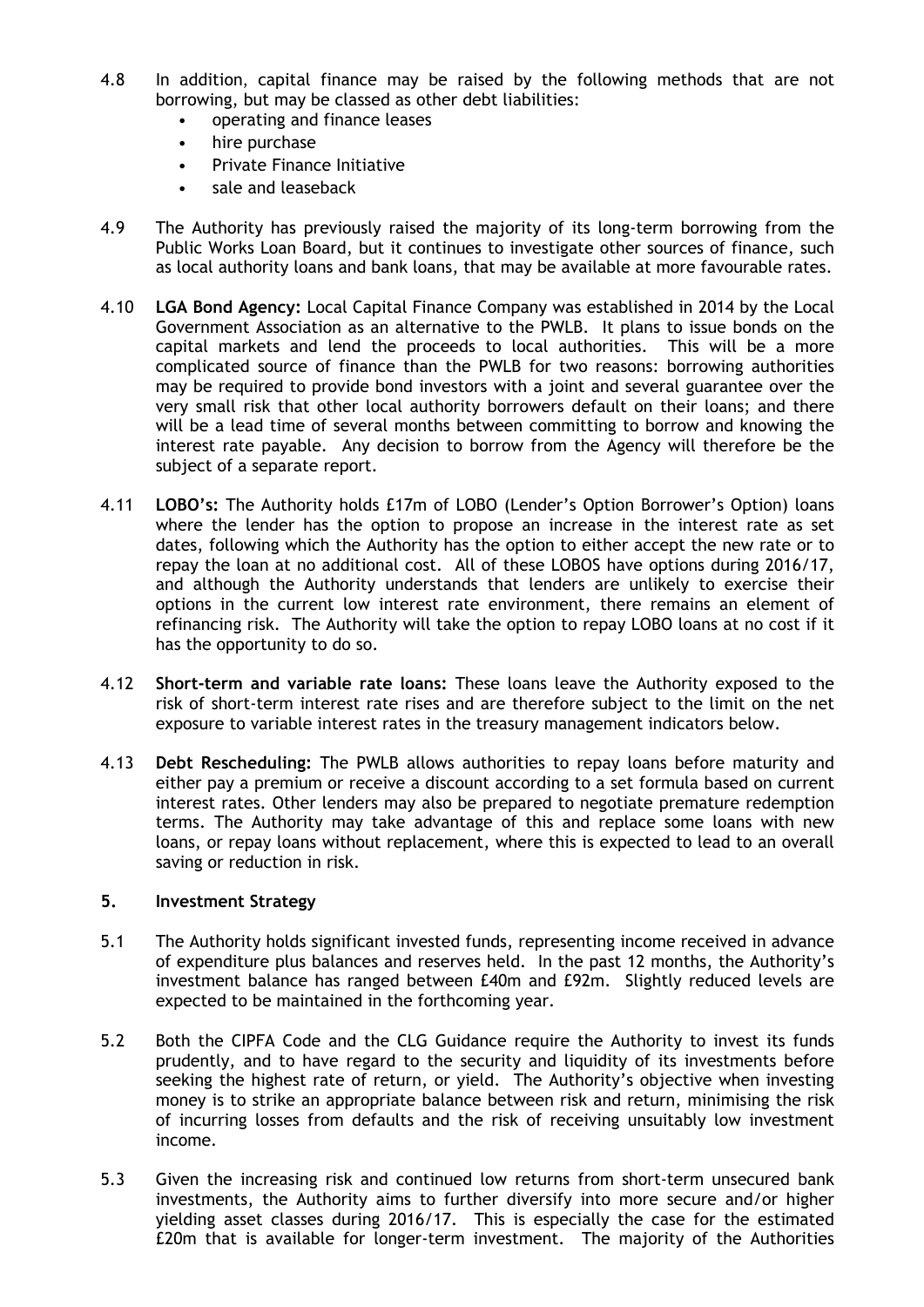surplus cash is currently invested in short-term unsecured bank deposits, certificates of deposit and money market funds. This diversification will therefore represent a continuation of the new strategy adopted in 2015/16.

5.4 The Authority may invest its surplus funds with any of the counterparties in table 2 below, subject to the cash and time limits shown.

| Credit<br>Rating | Banks*<br><b>Unsecured</b> | Banks*<br>Secured | Government              | <b>Corporates</b> | Registered<br><b>Providers</b> |
|------------------|----------------------------|-------------------|-------------------------|-------------------|--------------------------------|
| <b>UK Govt</b>   | n/a                        | n/a               | £ Unlimited<br>50 years | n/a               | n/a                            |
| AAA              | £6m                        | £12m              | £12m                    | £6m               | £6m                            |
|                  | 5 years                    | 20 years          | 50 years                | 20 years          | 20 years                       |
| $AA+$            | £6m                        | £12m              | £12m                    | £6m               | £6m                            |
|                  | 5 years                    | 10 years          | 25 years                | 10 years          | 10 years                       |
|                  | £6m                        | £12m              | £12m                    | £6m               | £6m                            |
| AA               | 4 years                    | 5 years           | 15 years                | 5 years           | 10 years                       |
| AA-              | £6m                        | £12m              | £12m                    | £6m               | £6m                            |
|                  | 3 years                    | 4 years           | 10 years                | 4 years           | 10 years                       |
|                  | £6m                        | £12m              | £6m                     | £6m               | £6m                            |
| $A+$             | 2 years                    | 3 years           | 5 years                 | 3 years           | 5 years                        |
|                  | £6m                        | £12m              | £6m                     | £6m               | £6m                            |
| A                | 13 months                  | 2 years           | 5 years                 | 2 years           | 5 years                        |
| А-               | £6m                        | £12m              | £6m                     | £6m               | £6m                            |
|                  | 6 months                   | 13 months         | 5 years                 | 13 months         | 5 years                        |
| BBB+             | £3m                        | £6m               | £3m                     | E3m               | E3m                            |
|                  | 100 days                   | 6 months          | 2 years                 | 6 months          | 2 years                        |
| <b>BBB</b>       | E3m                        | £6m               | n/a                     | n/a               | n/a                            |
|                  | next day only              | 100 days          |                         |                   |                                |
|                  | £1m                        |                   | £10m                    | £50,000           | £6m                            |
| None             | 6 months                   | n/a               | 25 years                | 5 years           | 5 years                        |
| Pooled<br>funds  |                            |                   | £12m per fund           |                   |                                |

## **Table 2: Approved Investment Counterparties and Limits**

**\***Banks includes Building Societies

The above limits apply to individual counterparties and represent the maximum amount and maximum duration of any investment per counterparty.

- 5.5 **Credit Rating:** Investment decisions are made by reference to the lowest published long-term credit rating from Fitch, Moody's or Standard & Poor's. Where available, the credit rating relevant to the specific investment or class of investment is used, otherwise the counterparty credit rating is used.
- 5.6 **Banks Unsecured:** Accounts, deposits, certificates of deposit and senior unsecured bonds with banks and building societies, other than multilateral development banks. These investments are subject to the risk of credit loss via a bail-in should the regulator determine that the bank is failing or likely to fail. Unsecured investment with banks rated BBB are restricted to overnight deposits at the Authority's current account bank, Barclays Bank.
- 5.7 **Banks Secured:** Covered bonds, reverse repurchase agreements and other collateralised arrangements with banks and building societies. These investments are secured on the bank's assets, which limits the potential losses in the unlikely event of insolvency, and means that they are exempt from bail-in. Where there is no investment specific credit rating, but the collateral upon which the investment is secured has a credit rating, the highest of the collateral credit rating and the counterparty credit rating will be used to determine cash and time limits. The combined secured and unsecured investments in any one bank will not exceed the cash limit for secured investments.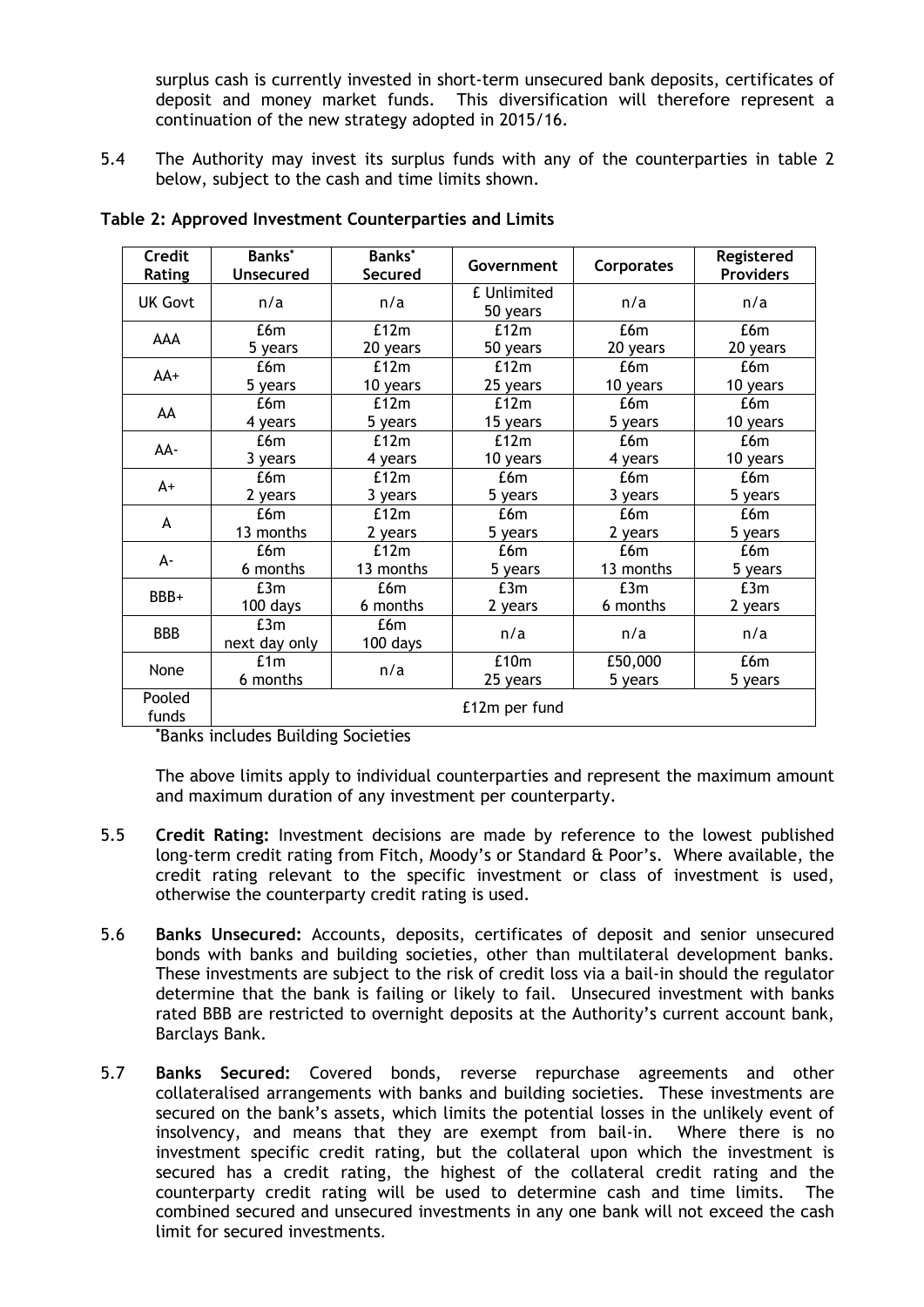- 5.8 **Government:** Loans, bonds and bills issued or guaranteed by national governments, regional and local authorities and multilateral development banks. These investments are not subject to bail-in, and there is an insignificant risk of insolvency. Investments with the UK Central Government may be made in unlimited amounts for up to 50 years.
- 5.9 **Corporates:** Loans, bonds and commercial paper issued by companies other than banks and registered providers. These investments are not subject to bail-in, but are exposed to the risk of the company going insolvent. Loans to unrated companies will only be made as part of a diversified pool in order to spread the risk widely.
- 5.10 **Registered Providers:** Loans and bonds issued by, guaranteed by or secured on the assets of Registered Providers of Social Housing, formerly known as Housing Associations. These bodies are tightly regulated by the Homes and Communities Agency and, as providers of public services, they retain a high likelihood of receiving government support if needed.
- 5.11 **Pooled Funds:** Shares in diversified investment vehicles consisting of the any of the above investment types, plus equity shares and property. These funds have the advantage of providing wide diversification of investment risks, coupled with the services of a professional fund manager in return for a fee. Short term Money Market Funds that offer same-day liquidity and very low or no volatility will be used as an alternative to instant access bank accounts, while pooled funds whose value changes with market prices and/or have a notice period will be used for longer investment periods.
- 5.12 Bond, equity and property funds offer enhanced returns over the longer term, but are more volatile in the short term. These allow the Authority to diversify into asset classes other than cash without the need to own and manage the underlying investments. Because these funds have no defined maturity date, but are available for withdrawal after a notice period, their performance and continued suitability in meeting the Authority's investment objectives will be monitored regularly.
- 5.13 **Risk Assessment and Credit Ratings**: Credit ratings are obtained and monitored by the Authority's treasury advisers, who will notify changes in ratings as they occur. Where an entity has its credit rating downgraded so that it fails to meet the approved investment criteria then:
	- no new investments will be made,
	- any existing investments that can be recalled or sold at no cost will be, and
	- full consideration will be given to the recall or sale of all other existing investments with the affected counterparty.
- 5.14 Where a credit rating agency announces that a credit rating is on review for possible downgrade (also known as "rating watch negative" or "credit watch negative") so that it may fall below the approved rating criteria, then only investments that can be withdrawn on the next working day will be made with that organisation until the outcome of the review is announced. This policy will not apply to negative outlooks, which indicate a long-term direction of travel rather than an imminent change of rating.
- 5.15 **Other Information on the Security of Investments**: The Authority understands that credit ratings are good, but not perfect, predictors of investment default. Full regard will therefore be given to other available information on the credit quality of the organisations in which it invests, including credit default swap prices, financial statements, information on potential government support and reports in the quality financial press. No investments will be made with an organisation if there are substantive doubts about its credit quality, even though it may meet the credit rating criteria.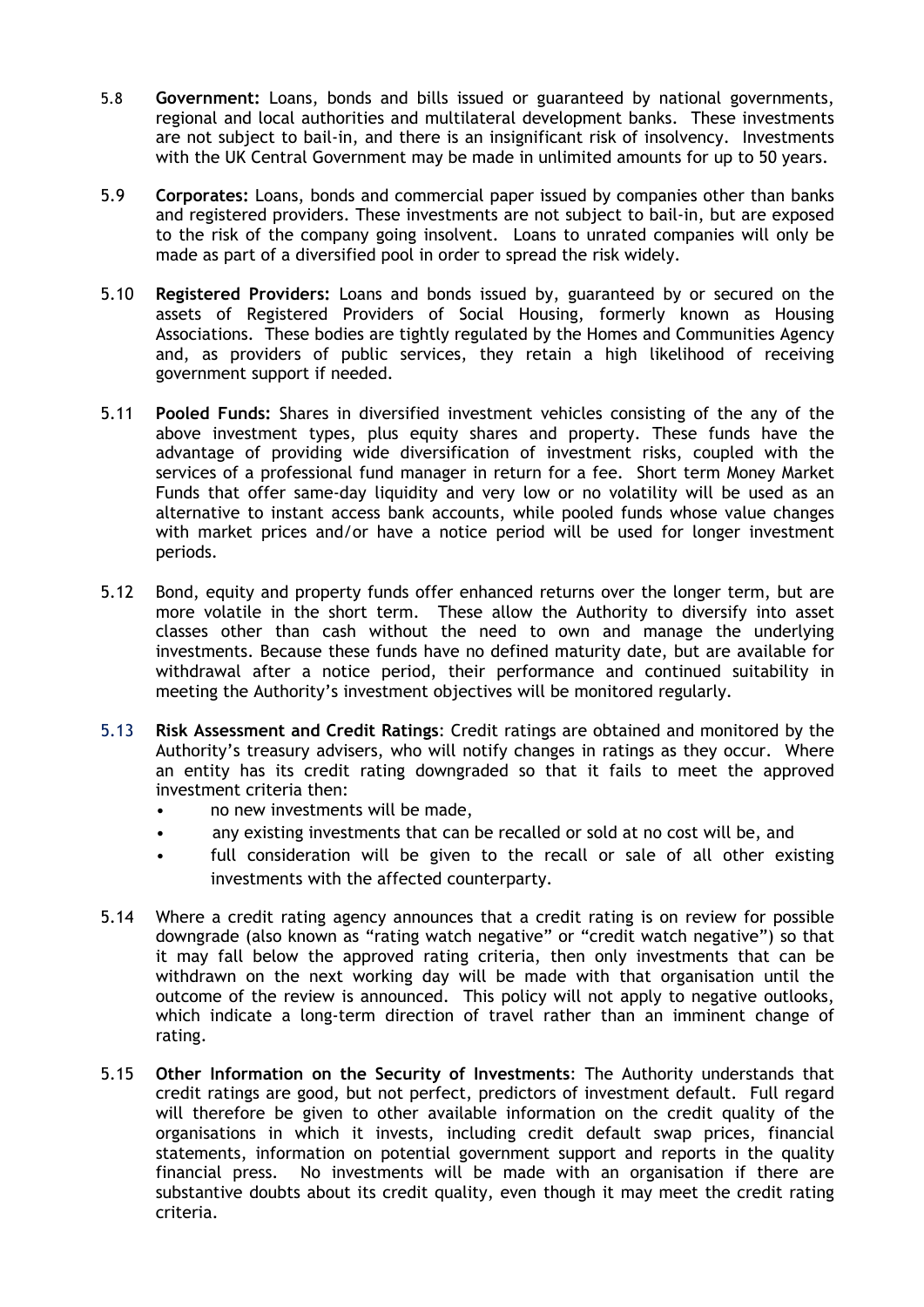- 5.16 When deteriorating financial market conditions affect the creditworthiness of all organisations, as happened in 2008 and 2011, this is not generally reflected in credit ratings, but can be seen in other market measures. In these circumstances, the Authority will restrict its investments to those organisations of higher credit quality and reduce the maximum duration of its investments to maintain the required level of security. The extent of these restrictions will be in line with prevailing financial market conditions. If these restrictions mean that insufficient commercial organisations of high credit quality are available to invest the Authority's cash balances, then the surplus will be deposited with the UK Government, via the Debt Management Office or invested in government treasury bills for example, or with other local authorities. This will cause a reduction in the level of investment income earned, but will protect the principal sum invested.
- 5.17 **Specified Investments**: The CLG Guidance defines specified investments as those:
	- denominated in pound sterling,
	- due to be repaid within 12 months of arrangement,
	- not defined as capital expenditure by legislation, and
	- invested with one of:
		- o the UK Government,
		- o a UK local authority, parish council or community council, or
		- o a body or investment scheme of "high credit quality".
- 5.18 The Authority defines "high credit quality" organisations as those having a credit rating of A- or higher that are domiciled in the UK or a foreign country with a sovereign rating of AA+ or higher. For money market funds and other pooled funds "high credit quality" is defined as those having a credit rating of A- or higher.
- 5.19 **Non-specified Investments**: Any investment not meeting the definition of a specified investment is classed as non-specified. The Authority does not intend to make any investments denominated in foreign currencies, nor any that are defined as capital expenditure by legislation, such as company shares. Non-specified investments will therefore be limited to long-term investments, i.e. those that are due to mature 12 months or longer from the date of arrangement, and investments with bodies and schemes not meeting the definition on high credit quality. Limits on non-specified investments are shown in table 3 below.

## **Table 3: Non-Specified Investment Limits**

|                                                                                           | Cash limit |
|-------------------------------------------------------------------------------------------|------------|
| Total long-term investments                                                               | E40m       |
| Total investments without credit ratings or rated below A-                                | E25m       |
| Total investments (except pooled funds) domiciled in<br>foreign countries rated below AA+ | £15m       |
| Total non-specified investments                                                           | f 80m      |

5.20 **Investment Limits**: The Authority's revenue reserves available to cover investment losses are forecast to be £61m on 31st March 2016. In order that no more than 20% of available reserves will be put at risk in the case of a single default, the maximum that will be lent to any one organisation (other than the UK Government) will be £12m. A group of banks under the same ownership or a group of funds under the same management will be treated as a single organisation for limit purposes. Limits will also be placed on investments in brokers' nominee accounts *(e.g. King & Shaxson)*, foreign countries and industry sectors as below: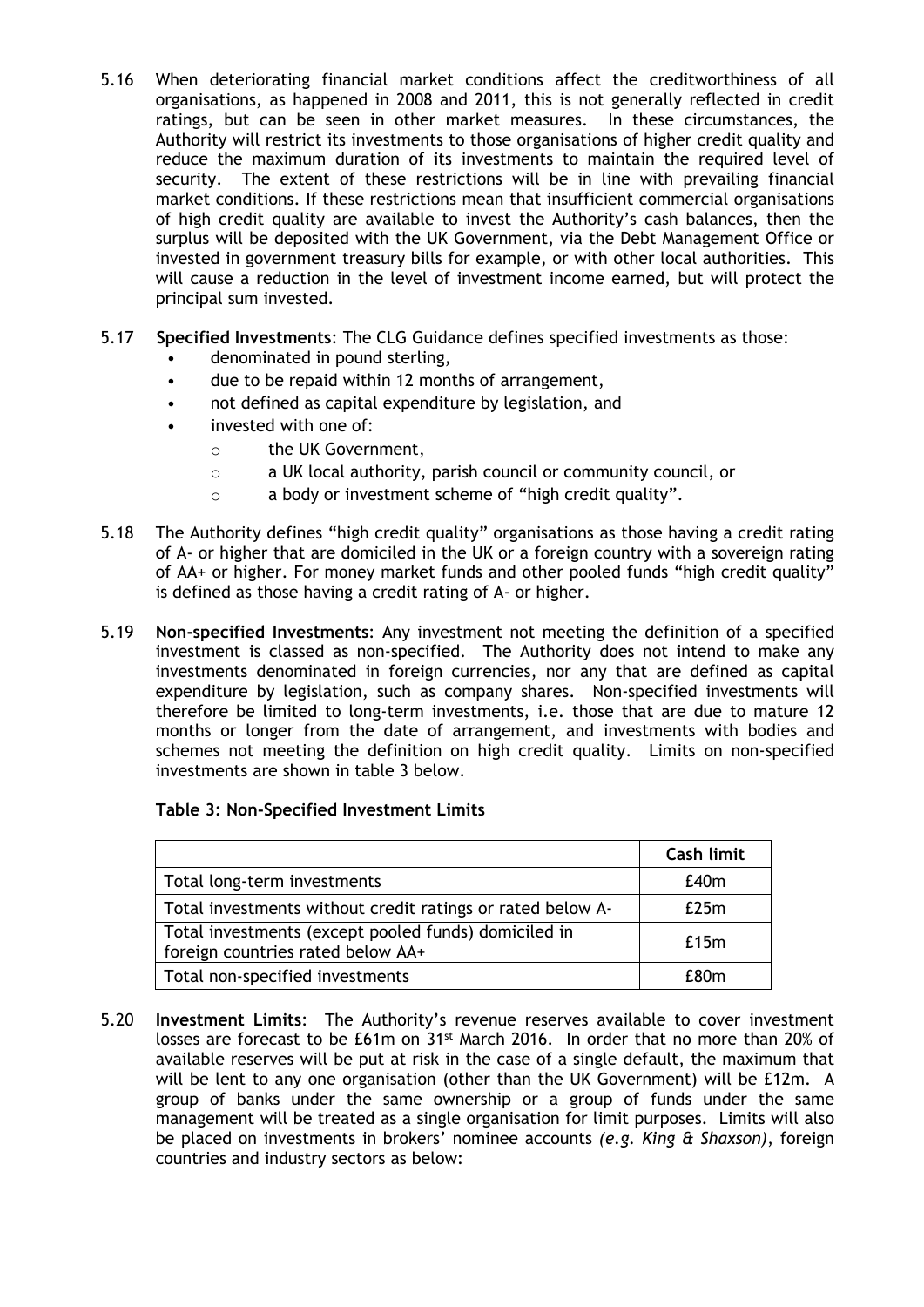|--|

| <b>Type of Counterparty</b>                                  | <b>Cash limit</b>               |
|--------------------------------------------------------------|---------------------------------|
| Any single organisation, except the UK Central<br>Government | £12m each                       |
| <b>UK Central Government</b>                                 | unlimited                       |
| Any group of organisations under the same<br>ownership       | £12m per group                  |
| Any group of pooled funds under the same<br>management       | £25m per manager                |
| Negotiable instruments held in a broker's nominee<br>account | £35m per broker                 |
| Foreign countries                                            | £12m per country                |
| <b>Registered Providers</b>                                  | £25m in total                   |
| Unsecured investments with Building Societies                | £12m in total                   |
| Loans to unrated corporates                                  | £12m in total                   |
| <b>Money Market Funds</b>                                    | £12m in each (£50m in<br>total) |

5.21 **Liquidity management**: The Authority maintains a cash flow forecasting model to determine the maximum period for which funds may prudently be committed. Limits on long-term investments are set by reference to the Authority's medium term financial plan and cash flow forecast.

## **6. Treasury Management Indicators**

- 6.1 The Authority measures and manages its exposures to treasury management risks using the following indicators.
- 6.2 **Interest Rate Exposures**: This indicator is set to control the Authority's exposure to interest rate risk. The upper limits on fixed and variable rate interest rate exposures, expressed as the proportion of net principal borrowed will be:

|                                             | 2016/17 | 2017/18 | 2018/19 |
|---------------------------------------------|---------|---------|---------|
| Upper limit on fixed interest rate exposure | 100%    | 100%    | 100%    |
| Upper limit on variable interest rate       | 100%    | 100%    | 100%    |
| exposure                                    |         |         |         |

Fixed rate investments and borrowings are those where the rate of interest is fixed for the whole financial year. Instruments that mature during the financial year are classed as variable rate.

6.3 **Maturity Structure of Borrowing:** This indicator is set to control the Authority's exposure to refinancing risk. The upper and lower limits on the maturity structure of fixed rate borrowing will be:

|                                | <b>Upper</b> | Lower |
|--------------------------------|--------------|-------|
| Under 12 months                | 35%          | 0%    |
| 12 months and within 24 months | 25%          | 0%    |
| 24 months and within 5 years   | 35%          | 0%    |
| 5 years and within 10 years    | 50%          | 0%    |
| 10 years and within 20 years   | 100%         | 0%    |
| 20 years and above             | 100%         | 0%    |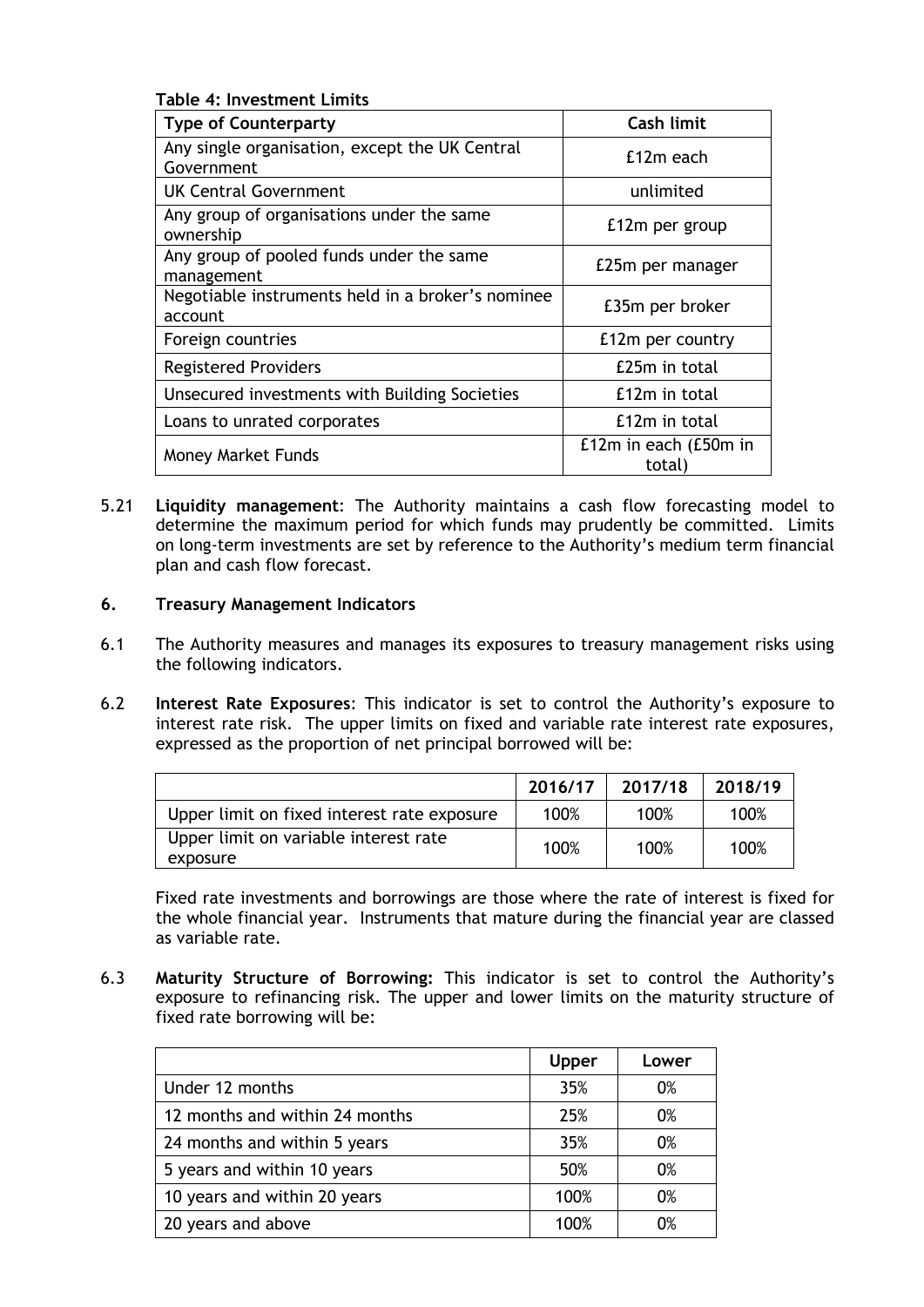Time periods start on the first day of each financial year. The maturity date of borrowing is the earliest date on which the lender can demand repayment

6.4 **Principal Sums Invested for Periods Longer than 364 days:** The purpose of this indicator is to control the Authority's exposure to the risk of incurring losses by seeking early repayment of its investments. The limits on the total principal sum invested to final maturities beyond the period end will be:

|                                             |      | $2016/17$   2017/18   2018/19 |      |
|---------------------------------------------|------|-------------------------------|------|
| Limit on principal invested beyond year end | £40m | E25m                          | £15m |

#### **7. Other Items**

- 7.1 There are a number of additional items that the Authority is obliged by CIPFA or CLG to include in its Treasury Management Strategy.
- 7.2 **Policy on Use of Financial Derivatives:** Local authorities have previously made use of financial derivatives embedded into loans and investments both to reduce interest rate risk (e.g. interest rate collars and forward deals) and to reduce costs or increase income at the expense of greater risk (e.g. LOBO loans and callable deposits). The general power of competence in Section 1 of the *Localism Act 2011* removes much of the uncertainty over local authorities' use of standalone financial derivatives (i.e. those that are not embedded into a loan or investment).
- 7.3 The Authority will only use standalone financial derivatives (such as swaps, forwards, futures and options) where they can be clearly demonstrated to reduce the overall level of the financial risks that the Authority is exposed to. Additional risks presented, such as credit exposure to derivative counterparties, will be taken into account when determining the overall level of risk. Embedded derivatives, including those present in pooled funds and forward starting transactions, will not be subject to this policy, although the risks they present will be managed in line with the overall treasury risk management strategy.
- 7.4 Financial derivative transactions may be arranged with any organisation that meets the approved investment criteria. The current value of any amount due from a derivative counterparty will count against the counterparty credit limit and the relevant foreign country limit.
- 7.5 **Investment Advisers:** The Authority has appointed Arlingclose Limited as treasury management advisers and receives specific advice on investment, debt and capital finance issues. The quality of this service is controlled by through regular meetings and periodic tendering for services.
- 7.6 **Investment Training:** The needs of the Authority's treasury management staff for training in investment management are assessed as part of the staff appraisal process, and additionally when the responsibilities of individual members of staff change. Staff regularly attend training courses, seminars and conferences provided by our treasury management advisers, Arlingclose Limited and other relevant providers.
- 7.7 **Investment of Money Borrowed in Advance of Need**: The Authority may, from time to time, borrow in advance of need, where this is expected to provide the best long term value for money. Since amounts borrowed will be invested until spent, the Authority is aware that it will be exposed to the risk of loss of the borrowed sums, and the risk that investment and borrowing interest rates may change in the intervening period. These risks will be managed as part of the Authority's overall management of its treasury risks.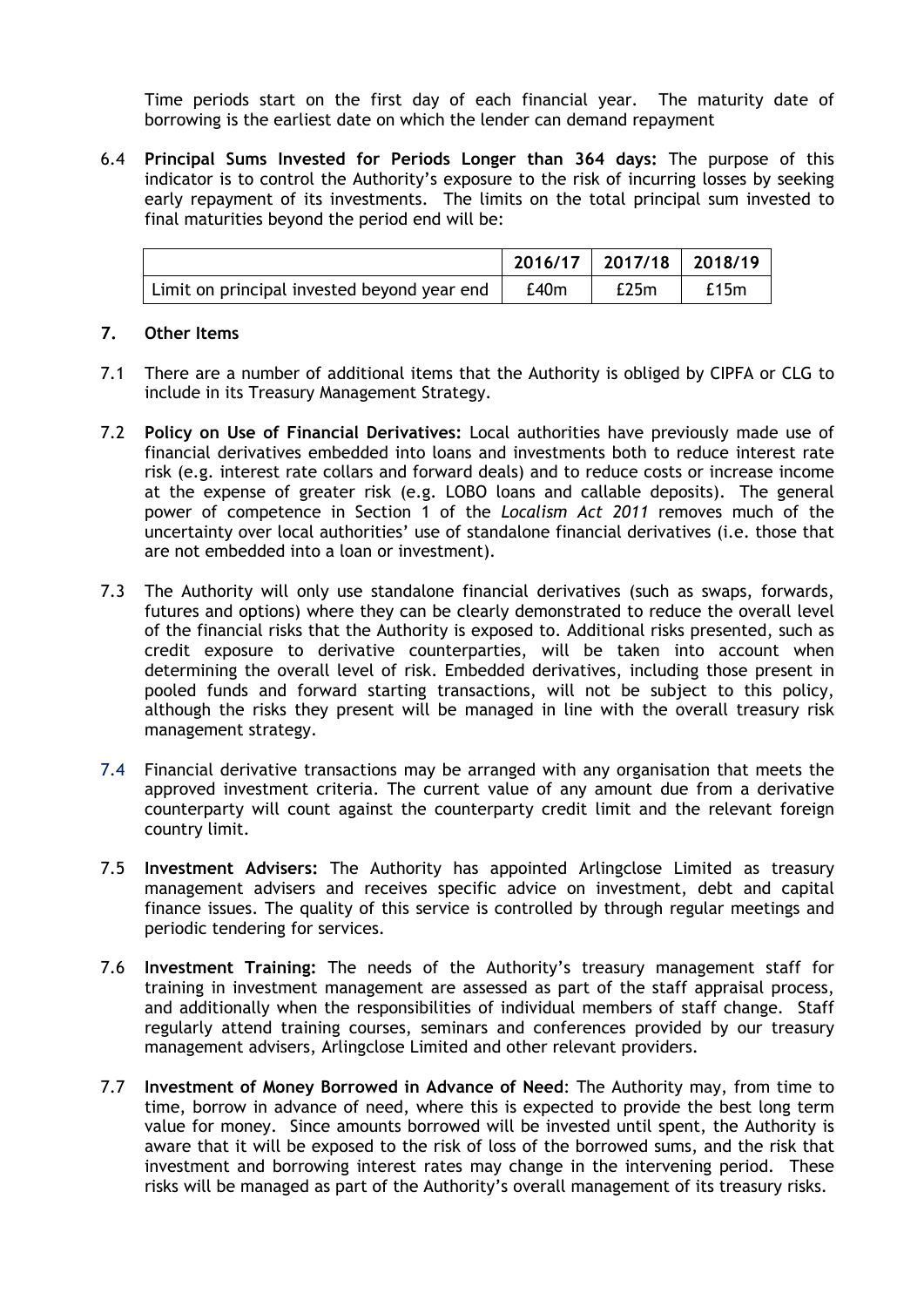7.8 The total amount borrowed will not exceed the authorised borrowing limit of £370 million. The maximum period between borrowing and expenditure is expected to be two years, although the Authority is not required to link particular loans with particular items of expenditure.

# **8. Financial Implications**

8.1 Anticipated investment income in 2016/17 is £0.4 million, based on an average investment portfolio of £40 million at an interest rate of 1.00%. The budget for debt interest paid in 2016/17 is £4.1 million, based on an average debt portfolio of £106 million at an average interest rate of 3.9%. If actual levels of investments and borrowing, and actual interest rates differ from those forecast, performance against budget will be correspondingly different.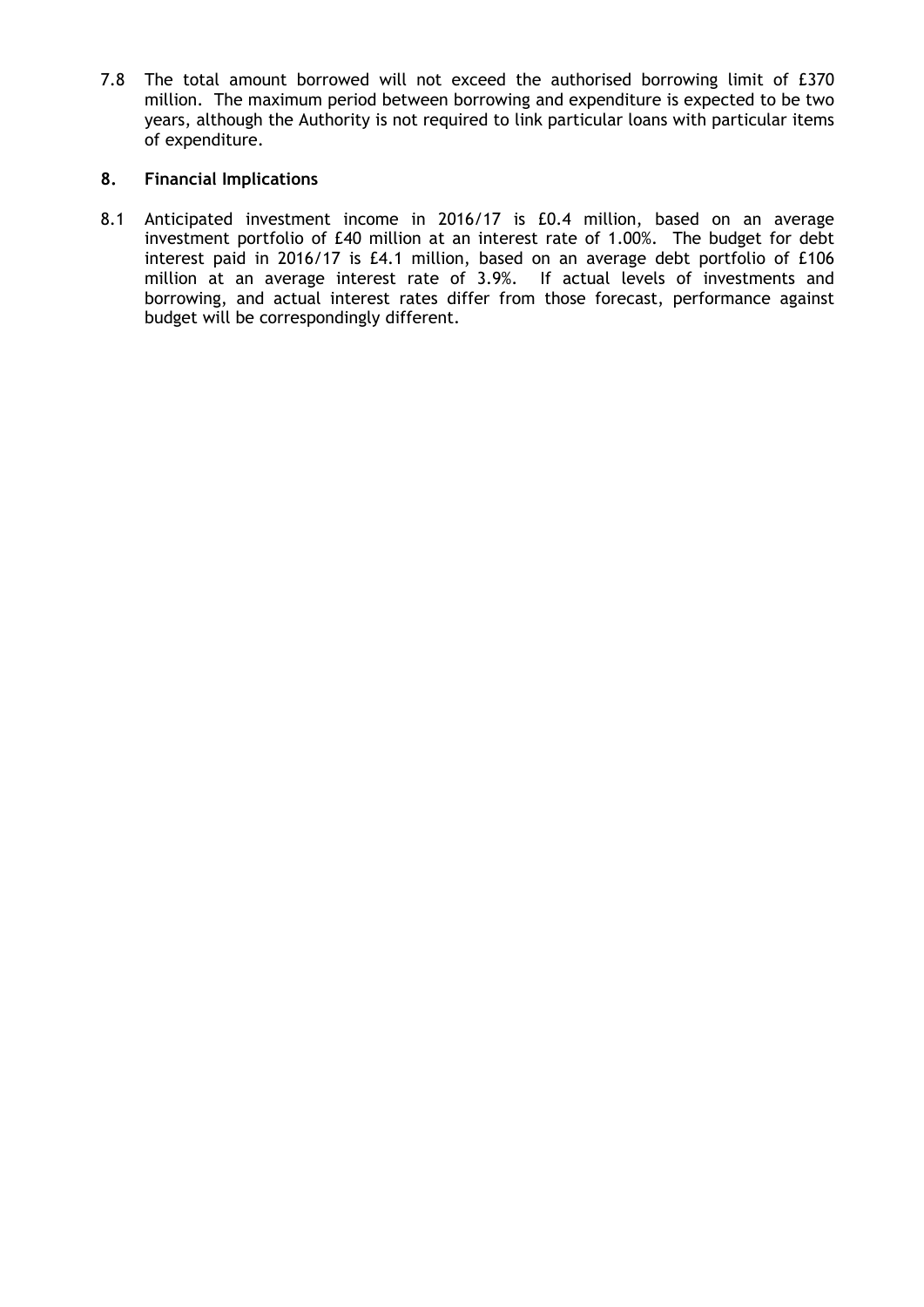# **Annex A – Arlingclose Economic & Interest Rate Forecast**

## **Underlying assumptions:**

- UK economic growth softened in Q3 2015 but remained reasonably robust; the first estimate for the quarter was 0.5% and year-on-year growth fell slightly to 2.3%. Negative construction output growth offset fairly strong services output, however survey estimates suggest upwards revisions to construction may be in the pipeline.
- Household spending has been the main driver of GDP growth through 2014 and 2015 and remains key to growth. Consumption will continue to be supported by real wage and disposable income growth.
- Annual average earnings growth was 3.0% (including bonuses) in the three months to August. Given low inflation, real earnings and income growth continue to run at relatively strong levels and could feed directly into unit labour costs and households' disposable income. Improving productivity growth should support pay growth in the medium term. The development of wage growth is one of the factors being closely monitored by the MPC.
- Business investment indicators continue to signal strong growth. However the outlook for business investment may be tempered by the looming EU referendum, increasing uncertainties surrounding global growth and recent financial market shocks.
- Inflation is currently very low and, with a further fall in commodity prices, will likely remain so over the next 12 months. The CPI rate is likely to rise towards the end of 2016.
- China's growth has slowed and its economy is performing below expectations, which in turn will dampen activity in countries with which it has close economic ties; its slowdown and emerging market weakness will reduce demand for commodities. Other possible currency interventions following China's recent devaluation will keep sterling strong against many global currencies and depress imported inflation.
- Strong US labour market data and other economic indicators suggest recent global turbulence has not knocked the American recovery off course. Although the timing of the first rise in official interest rates remains uncertain, a rate rise by the Federal Reserve seems significantly more likely in December given recent data and rhetoric by committee members.
- Longer term rates will be tempered by international uncertainties and weaker global inflation pressure.

# **Forecast:**

- Arlingclose forecasts the first rise in UK Bank Rate in Q3 2016. Further weakness in inflation, and the MPC's expectations for its path, suggest policy tightening will be pushed back into the second half of the year. Risks remain weighted to the downside. Arlingclose projects a slow rise in Bank Rate, the appropriate level of which will be lower than the previous norm and will be between 2 and 3%.
- The projection is for a shallow upward path for medium term gilt yields, with continuing concerns about the Eurozone, emerging markets and other geo-political events, weighing on risk appetite, while inflation expectations remain subdued.
- The uncertainties surrounding the timing of UK and US monetary policy tightening, and global growth weakness, are likely to prompt short term volatility in gilt yields.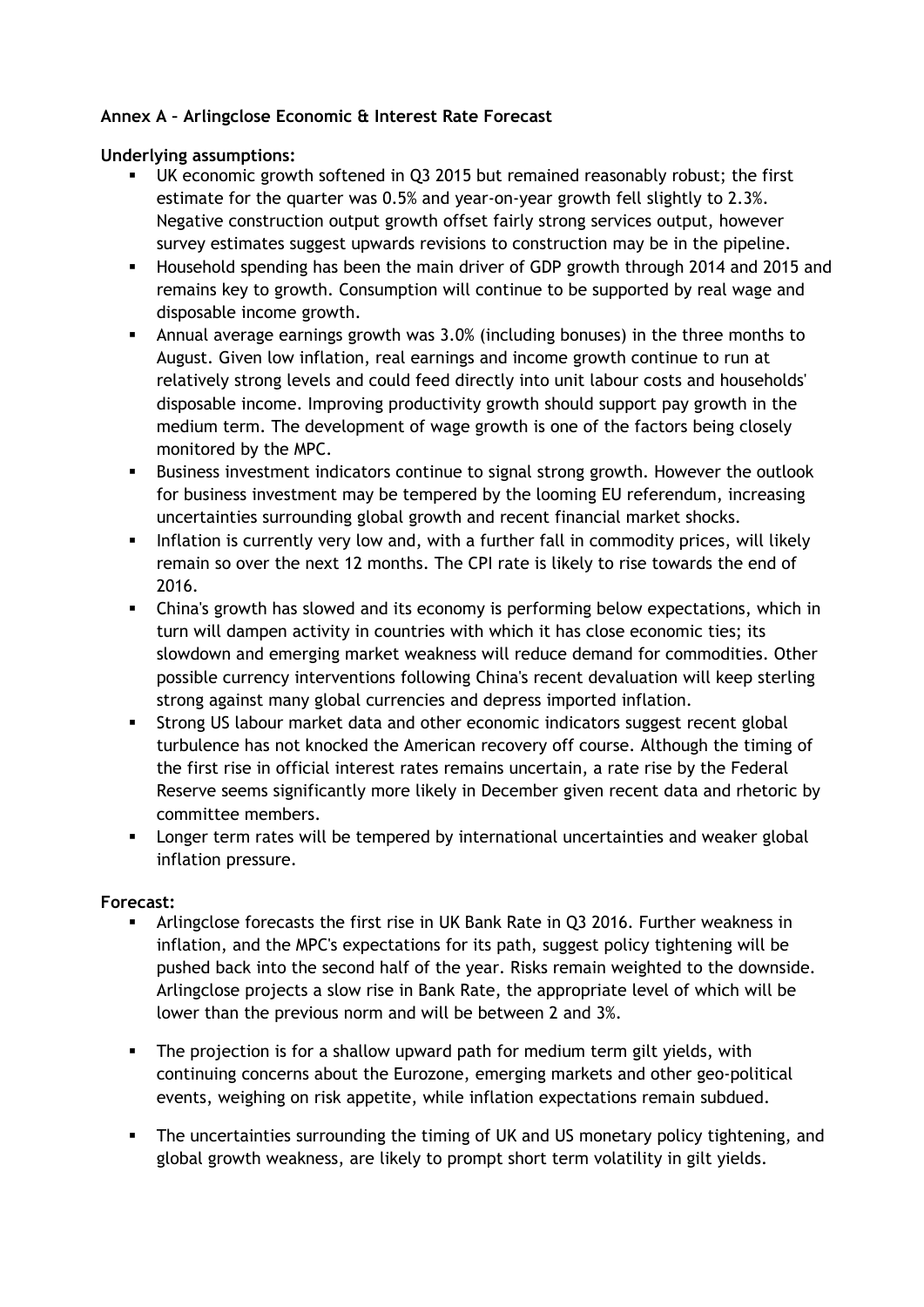|                                 | <b>Dec-15</b> | <b>Mar-16</b> | $Jun-16$ | <b>Sep-16</b> | <b>Dec-16</b> | <b>Mar-17</b> | <b>Jun-17</b> | <b>Sep-17</b> | <b>Dec-17</b> | <b>Mar-18</b> | <b>Jun-18</b> | <b>Sep-18</b> | <b>Dec-18</b> |
|---------------------------------|---------------|---------------|----------|---------------|---------------|---------------|---------------|---------------|---------------|---------------|---------------|---------------|---------------|
| <b>Official Bank Rate</b>       |               |               |          |               |               |               |               |               |               |               |               |               |               |
| <b>Upside risk</b>              |               | 0.25          | 0.25     | 0.25          | 0.25          | 0.25          | 0.25          | 0.25          | 0.25          | 0.50          | 0.50          | 0.50          | 0.50          |
| <b>Arlingclose Central Case</b> | 0.50          | 0.50          | 0.50     | 0.75          | 0.75          | 1.00          | 1.00          | 1.25          | 1.25          | 1.50          | 1.50          | 1.75          | 1.75          |
| Downside risk                   |               |               |          | $-0.25$       | $-0.25$       | $-0.50$       | $-0.50$       | $-0.75$       | $-0.75$       | $-1.00$       | $-1.00$       | $-1.25$       | $-1.25$       |
| 3-month LIBID rate              |               |               |          |               |               |               |               |               |               |               |               |               |               |
| <b>Upside risk</b>              | 0.20          | 0.30          | 0.30     | 0.30          | 0.35          | 0.35          | 0.35          | 0.35          | 0.40          | 0.40          | 0.40          | 0.40          | 0.40          |
| <b>Arlingclose Central Case</b> | 0.55          | 0.60          | 0.70     | 0.80          | 0.95          | 1.05          | 1.15          | 1.30          | 1.40          | 1.55          | 1.65          | 1.80          | 1.85          |
| Downside risk                   |               | $-0.20$       | $-0.30$  | $-0.45$       | $-0.55$       | $-0.65$       | $-0.80$       | $-0.90$       | $-1.05$       | $-1.10$       | $-1.20$       | $-1.20$       | $-1.20$       |
| 1-yr LIBID rate                 |               |               |          |               |               |               |               |               |               |               |               |               |               |
| <b>Upside risk</b>              | 0.25          | 0.35          | 0.35     | 0.35          | 0.40          | 0.40          | 0.40          | 0.40          | 0.45          | 0.45          | 0.45          | 0.45          | 0.45          |
| <b>Arlingclose Central Case</b> | 1.10          | 1.20          | 1.35     | 1.45          | 1.55          | 1.70          | 1.80          | 1.95          | 2.00          | 2.10          | 2.15          | 2.15          | 2.15          |
| Downside risk                   | $-0.15$       | $-0.25$       | $-0.35$  | $-0.50$       | $-0.60$       | $-0.70$       | $-0.85$       | $-0.95$       | $-1.10$       | $-1.15$       | $-1.25$       | $-1.25$       | $-1.25$       |
| 5-yr gilt yield                 |               |               |          |               |               |               |               |               |               |               |               |               |               |
| <b>Upside risk</b>              | 0.40          | 0.50          | 0.50     | 0.50          | 0.55          | 0.55          | 0.55          | 0.55          | 0.60          | 0.60          | 0.60          | 0.60          | 0.60          |
| <b>Arlingclose Central Case</b> | 1.50          | 1.55          | 1.60     | 1.70          | 1.80          | 1.90          | 2.00          | 2.10          | 2.20          | 2.25          | 2.30          | 2.35          | 2.35          |
| Downside risk                   | $-0.35$       | $-0.45$       | $-0.55$  | $-0.60$       | $-0.70$       | $-0.80$       | $-0.90$       | $-1.00$       | $-1.10$       | $-1.15$       | $-1.20$       | $-1.25$       | $-1.25$       |
|                                 |               |               |          |               |               |               |               |               |               |               |               |               |               |
| 10-yr gilt yield                |               |               |          |               |               |               |               |               |               |               |               |               |               |
| <b>Upside risk</b>              | 0.40          | 0.50          | 0.50     | 0.50          | 0.55          | 0.55          | 0.55          | 0.55          | 0.60          | 0.60          | 0.60          | 0.60          | 0.60          |
| <b>Arlingclose Central Case</b> | 2.00          | 2.05          | 2.10     | 2.20          | 2.30          | 2.40          | 2.50          | 2.60          | 2.65          | 2.70          | 2.75          | 2.80          | 2.80          |
| Downside risk                   | $-0.35$       | $-0.45$       | $-0.55$  | $-0.60$       | $-0.70$       | $-0.80$       | $-0.90$       | $-1.00$       | $-1.10$       | $-1.15$       | $-1.20$       | $-1.25$       | $-1.25$       |
| 20-yr gilt yield                |               |               |          |               |               |               |               |               |               |               |               |               |               |
| <b>Upside risk</b>              | 0.40          | 0.50          | 0.50     | 0.50          | 0.55          | 0.55          | 0.55          | 0.55          | 0.60          | 0.60          | 0.60          | 0.60          | 0.60          |
| <b>Arlingclose Central Case</b> | 2.45          | 2.50          | 2.55     | 2.55          | 2.60          | 2.65          | 2.70          | 2.75          | 2.80          | 2.85          | 2.90          | 2.95          | 2.95          |
| <b>Downside risk</b>            | $-0.30$       | $-0.40$       | $-0.50$  | $-0.55$       | $-0.65$       | $-0.75$       | $-0.85$       | $-0.95$       | $-1.05$       | $-1.10$       | $-1.15$       | $-1.20$       | $-1.20$       |
| 50-yr gilt yield                |               |               |          |               |               |               |               |               |               |               |               |               |               |
| <b>Upside risk</b>              | 0.40          | 0.50          | 0.50     | 0.50          | 0.55          | 0.55          | 0.55          | 0.55          | 0.60          | 0.60          | 0.60          | 0.60          | 0.60          |
| <b>Arlingclose Central Case</b> | 2.45          | 2.50          | 2.55     | 2.60          | 2.65          | 2.70          | 2.75          | 2.80          | 2.85          | 2.90          | 2.95          | 3.00          | 3.00          |
| Downside risk                   | $-0.25$       | $-0.35$       | $-0.45$  | $-0.50$       | $-0.60$       | $-0.70$       | $-0.80$       | $-0.90$       | $-1.00$       | $-1.05$       | $-1.10$       | $-1.15$       | $-1.15$       |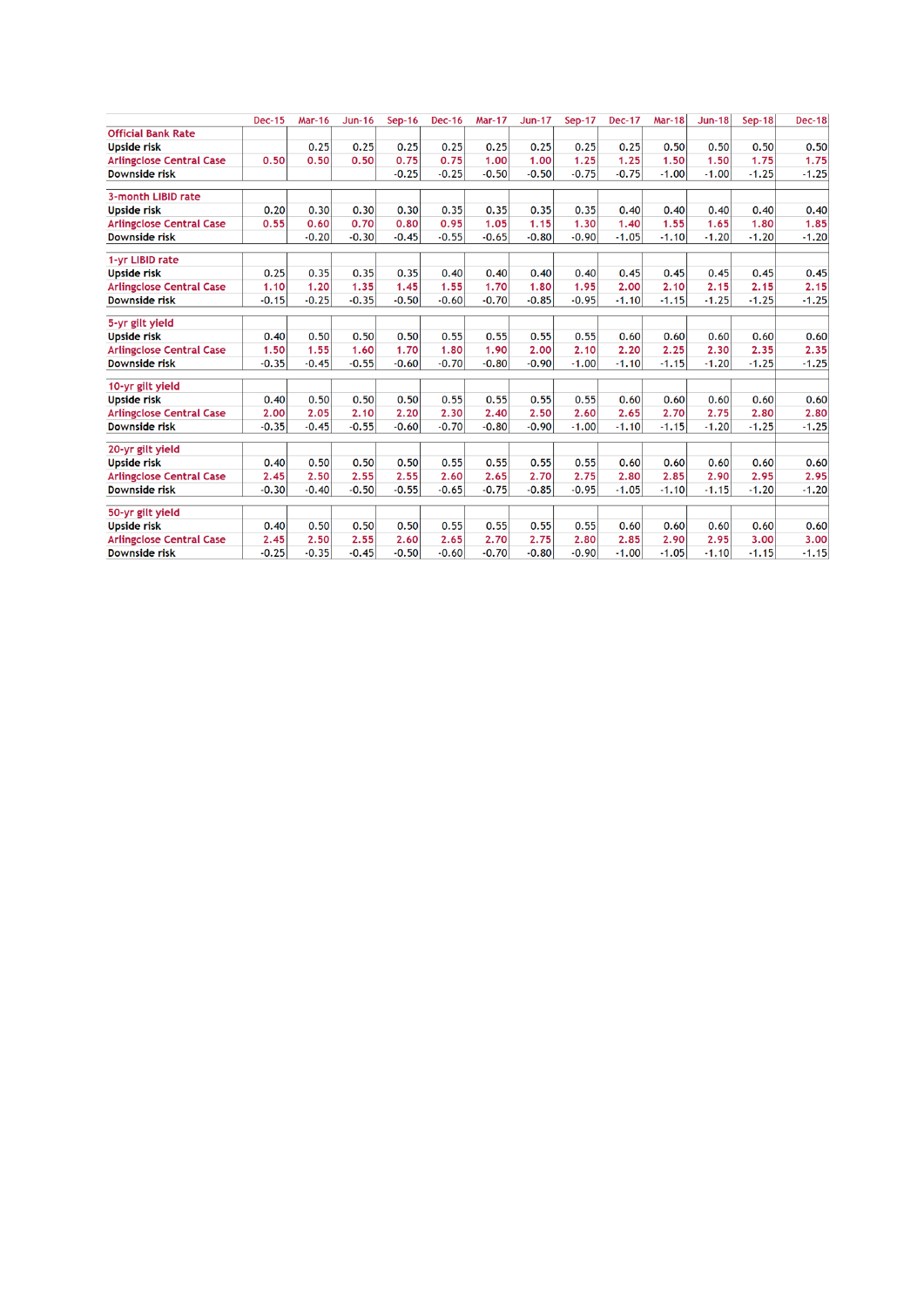## **Annex B**

## **Existing Investment & Debt Portfolio Position**

|                                     | 31/12/15<br><b>Actual Portfolio</b><br>£m | 31/12/15<br><b>Average Rate</b><br>% |
|-------------------------------------|-------------------------------------------|--------------------------------------|
|                                     |                                           |                                      |
| <b>External Borrowing:</b>          |                                           |                                      |
| <b>PWLB - Fixed Rate</b>            | 92                                        | 3.69%                                |
| <b>PWLB</b> - Variable Rate         | $\Omega$                                  |                                      |
| <b>Local Authorities</b>            | 0                                         |                                      |
| <b>LOBO Loans</b>                   | 17                                        | 4.63%                                |
| <b>Total External Borrowing</b>     | 109                                       | 3.83%                                |
| <b>Other Long Term Liabilities:</b> |                                           |                                      |
| PFI                                 | 25                                        |                                      |
| <b>Finance Leases</b>               | 5                                         |                                      |
| <b>Total Gross External Debt</b>    |                                           |                                      |
|                                     | 139                                       |                                      |
| Investments:                        |                                           |                                      |
| Managed in-house                    |                                           |                                      |
| Short-term investments:             |                                           |                                      |
| <b>Instant Access</b>               | 10                                        | 0.38%                                |
| Notice Accounts                     | $\overline{3}$                            | 0.75%                                |
| <b>Fixed Term Deposits</b>          | 20                                        | 0.63%                                |
| <b>Certificates of Deposit</b>      | 5                                         | 0.70%                                |
| <b>Covered Bonds</b>                | 9                                         | 0.80%                                |
| Corporate Bonds                     | 8                                         | 0.95%                                |
| Long-term investments               | $\overline{2}$                            | 1.00%                                |
| Managed externally                  |                                           |                                      |
| <b>Fund Managers</b>                | 4                                         | 0.61%                                |
| <b>Property Funds</b>               | 8                                         | 4.94%                                |
| <b>Total Investments</b>            | 69                                        | 1.15%                                |
| <b>Net Debt</b>                     | 70                                        |                                      |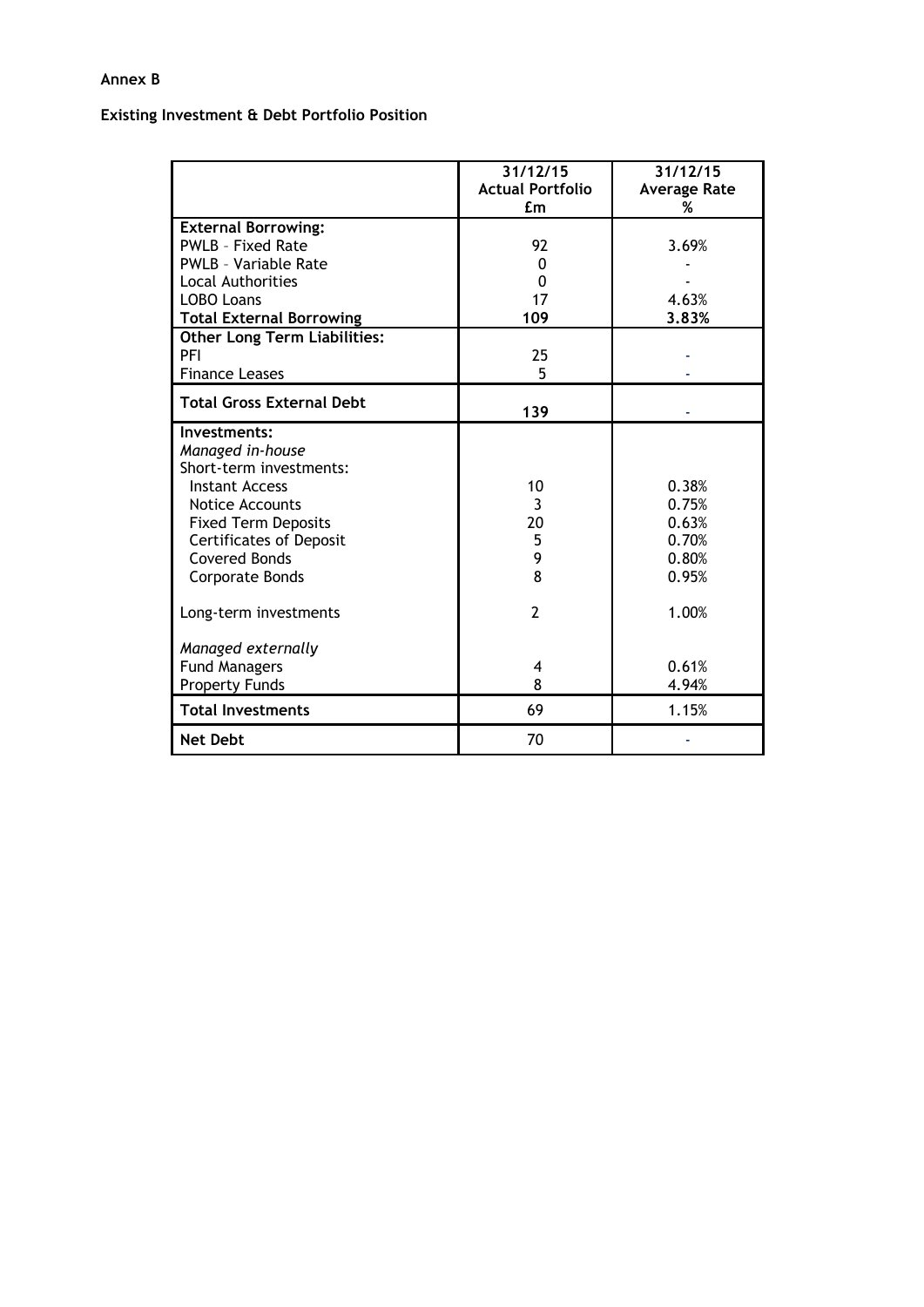## **Annex C**

## **Prudential Indicators revisions to 2015/16 and 2016/17 – 2018/19**

## **1. Background:**

There is a requirement under the Local Government Act 2003 for local authorities to have regard to CIPFA's Prudential Code for Capital Finance in Local Authorities (the "CIPFA Prudential Code") when setting and reviewing their Prudential Indicators.

The key feature of the prudential system is that councils should determine the level of their capital investment – and how much they borrow to finance that investment – based on their own assessment of what they can afford, not just for the current year but also for future years.

Individual authorities are responsible for deciding the level of their affordable borrowing. Prudential limits apply to all borrowing, qualifying credit arrangements and other longterm liabilities – whether supported by government or entirely self-financed. The system is designed to encourage authorities that need and can afford to undertake capital investment to do so.

In considering the affordability of its capital plans, the authority is required to consider all of the resources currently available to it/estimated for the future, together with the totality of its capital plans, revenue income and revenue expenditure forecasts for the forthcoming year and the following two years. The authority is also required to consider known significant variations beyond this timeframe.

## **2. Gross Debt and the Capital Financing Requirement:**

This is a key indicator of prudence. In order to ensure that over the medium term debt will only be for a capital purpose, the local authority should ensure that debt does not, except in the short term, exceed the total of capital financing requirement in the preceding year plus the estimates of any additional capital financing requirement for the current and next two financial years.

If in any of these years there is a reduction in the capital financing requirement, this reduction is ignored in estimating the cumulative increase in the capital financing requirement which is used for comparison with **gross** external debt.

The Chief Operating Officer reports that the Authority had no difficulty meeting this requirement in 2015/16, nor are there any difficulties envisaged for future years. This view takes into account current commitments, existing plans and the proposals in the approved budget.

## **3. Estimates of Capital Expenditure:**

3.1 This indicator is set to ensure that the level of proposed capital expenditure remains within sustainable limits and, in particular, to consider the impact on Council Tax.

| Capital<br><b>Expenditure</b> | 2015/2016 2016/2017 2017/2018 2018/2019 |             |       |                                                      | Future<br>vears |
|-------------------------------|-----------------------------------------|-------------|-------|------------------------------------------------------|-----------------|
|                               | £m                                      | $g_{\rm m}$ | £m    | Estimate Estimate Estimate Estimate Estimate<br>- £m | £m.             |
| Total                         | 109.6                                   | 183.7       | 148.0 | 115.7                                                | 34.5            |

*Source: Cheshire East Finance*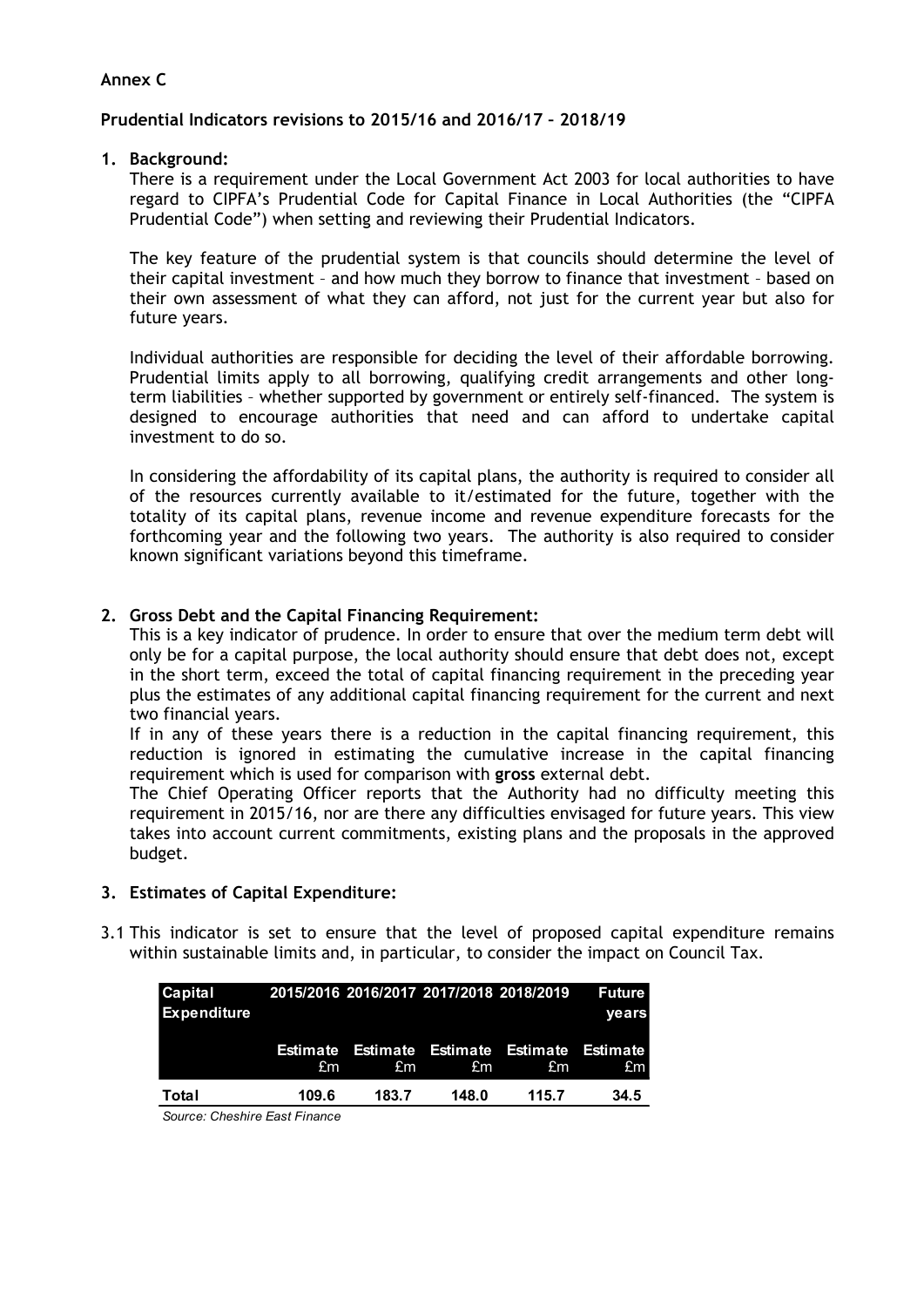3.2 Capital expenditure will be financed or funded as follows:

| <b>Capital</b><br><b>Financing</b> |                 |                 | 2015/2016 2016/2017 2017/2018 2018/2019 |                 | <b>Future</b><br>years |
|------------------------------------|-----------------|-----------------|-----------------------------------------|-----------------|------------------------|
|                                    | <b>Estimate</b> | <b>Estimate</b> | <b>Estimate</b>                         | <b>Estimate</b> | <b>Estimate</b>        |
|                                    | £m              | £m              | £m                                      | £m              | £m                     |
| Capital                            |                 |                 |                                         |                 |                        |
| receipts                           | 17.0            | 41.0            | 21.0                                    | 27.4            | 12.3                   |
| Government                         |                 |                 |                                         |                 |                        |
| Grants                             | 30.3            | 51.9            | 63.2                                    | 73.7            | 8.1                    |
| External                           |                 |                 |                                         |                 |                        |
| Contributions                      | 14.5            | 6.7             | 13.0                                    | 14.6            | 14.1                   |
| Revenue                            |                 |                 |                                         |                 |                        |
| Contributions                      | 3.8             | 0.7             | 0.0                                     | 0.0             | 0.0                    |
| <b>Total</b>                       |                 |                 |                                         |                 |                        |
| <b>Financing</b>                   | 65.6            | 100.3           | 97.2                                    | 115.7           | 34.5                   |
| Prudential                         |                 |                 |                                         |                 |                        |
| Borrowing                          | 44.0            | 83.4            | 50.8                                    | 0.0             | 0                      |
| Total                              |                 |                 |                                         |                 |                        |
| <b>Funding</b>                     | 44.0            | 83.4            | 50.8                                    | 0.0             | 0.0                    |
| <b>Total</b>                       |                 |                 |                                         |                 |                        |
| <b>Financing</b>                   |                 |                 |                                         |                 |                        |
| and Funding                        | 109.6           | 183.7           | 148.0                                   | 115.7           | 34.5                   |
| $\sim$ $\sim$ $\sim$ $\sim$ $\sim$ |                 |                 |                                         |                 |                        |

*Source: Cheshire East Finance*

## **4. Ratio of Financing Costs to Net Revenue Stream:**

- 4.1 This is an indicator of affordability and highlights the revenue implications of existing and proposed capital expenditure by identifying the proportion of the revenue budget required to meet financing costs. The definition of financing costs is set out in the Prudential Code.
- 4.2 The ratio is based on costs net of investment income.

| <b>Ratio of</b>     | 2015/2016 2016/2017 2017/2018 2018/2019    |               |               |               |
|---------------------|--------------------------------------------|---------------|---------------|---------------|
| Financing           | <b>Estimate Estimate Estimate Estimate</b> |               |               |               |
| <b>Costs to Net</b> |                                            |               |               |               |
| Revenue             |                                            |               |               |               |
| <b>Stream</b>       | $\%$                                       | $\frac{0}{2}$ | $\frac{0}{0}$ | $\frac{0}{0}$ |
| Total               | 5.58                                       | 5.55          | 5.44          | 5.48          |

*Source: Cheshire East Finance*

## **5. Capital Financing Requirement:**

5.1 The Capital Financing Requirement (CFR) measures the Authority's underlying need to borrow for a capital purpose. The calculation of the CFR is taken from the amounts held in the Balance Sheet relating to capital expenditure and financing.

| Capital     |     |     |     | 2015/2016 2016/2017 2017/2018 2018/2019 |
|-------------|-----|-----|-----|-----------------------------------------|
| Financing   |     |     |     | Estimate Estimate Estimate Estimate     |
| Requirement | £m  | £m  | £m  | £m.                                     |
| Total       | 248 | 310 | 377 | 359                                     |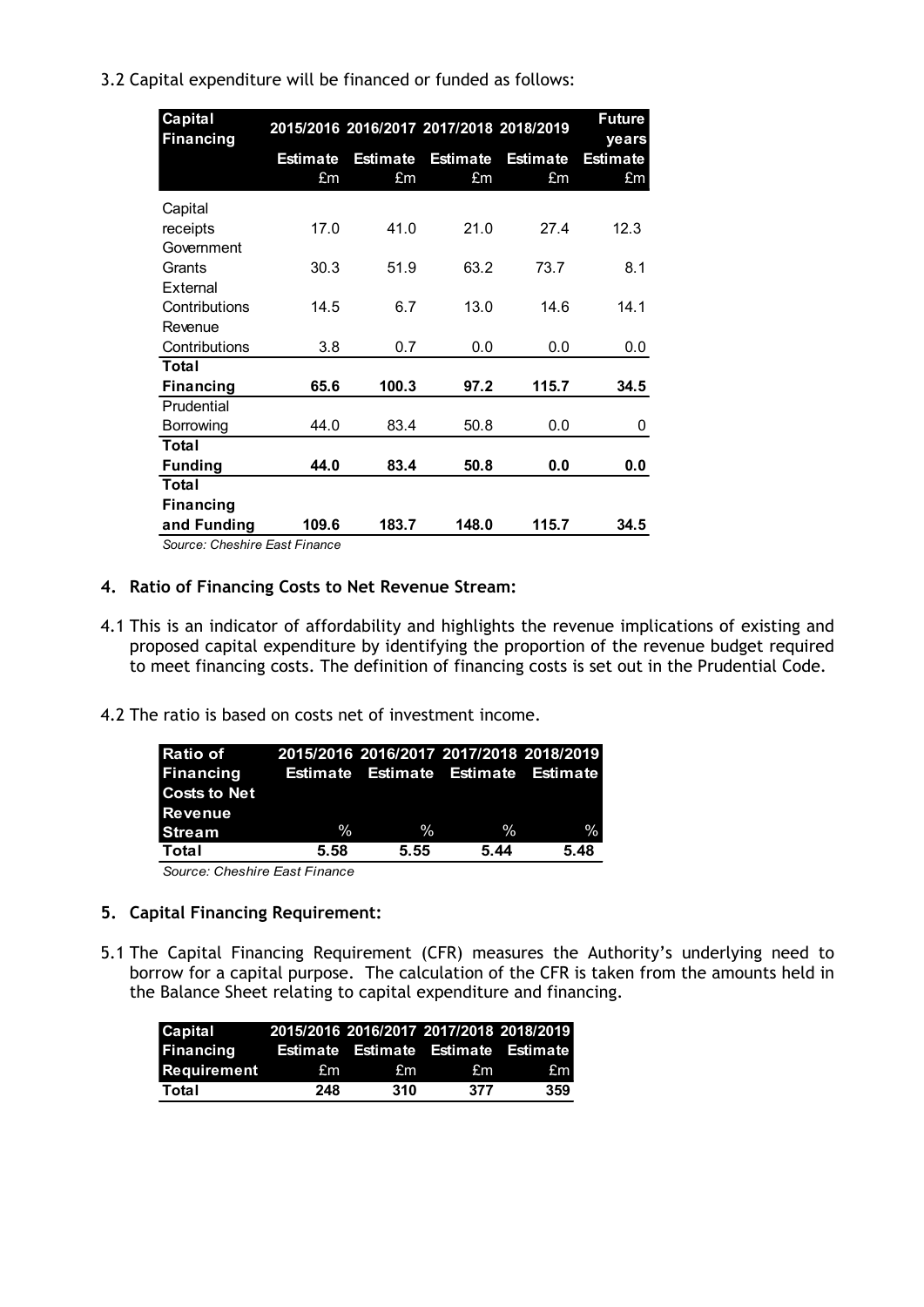## **6. Actual External Debt:**

6.1 This indicator is obtained directly from the Council's balance sheet. It is the closing balance for actual gross borrowing plus other long-term liabilities. This Indicator is measured in a manner consistent for comparison with the Operational Boundary and Authorised Limit.

| Actual External Debt as at 31/03/2015 | £m. |
|---------------------------------------|-----|
| Borrowing                             | 115 |
| Other Long-term Liabilities           | 31  |
| Total                                 | 146 |
| . . — . — .                           |     |

*Source: Cheshire East Finance*

## **7. Incremental Impact of Capital Investment Decisions:**

7.1 This is an indicator of affordability that shows the impact of capital investment decisions on Council Tax levels. The incremental impact is calculated by comparing the total revenue budget requirement of the current approved capital programme with an equivalent calculation of the revenue budget requirement arising from the proposed capital programme.

| Incremental 2016/2017 2017/2018 2018/2019 |       |       |  |
|-------------------------------------------|-------|-------|--|
| Impact of Estimate Estimate Estimate      |       |       |  |
| Capital                                   |       |       |  |
| Investment                                |       |       |  |
| <b>Decisions</b>                          | £     | £     |  |
| <b>Band D</b>                             |       |       |  |
| <b>Council Tax</b>                        | 23.51 | 26.72 |  |
|                                           |       |       |  |

*Source: Cheshire East Finance*

## **8. Authorised Limit and Operational Boundary for External Debt:**

- 8.1 The Authority has an integrated treasury management strategy and manages its treasury position in accordance with its approved strategy and practice. Overall borrowing will therefore arise as a consequence of all the financial transactions of the Authority and not just those arising from capital spending reflected in the CFR.
- 8.2 The **Authorised Limit** sets the maximum level of external debt on a gross basis (i.e. excluding investments) for the Authority. It is measured on a daily basis against all external debt items on the Balance Sheet (i.e. long and short term borrowing, overdrawn bank balances and long term liabilities). This Prudential Indicator separately identifies borrowing from other long term liabilities such as finance leases. It is consistent with the Authority's existing commitments, its proposals for capital expenditure and financing and its approved treasury management policy statement and practices.
- 8.3 The Authorised Limit is the statutory limit determined under Section 3(1) of the Local Government Act 2003 (referred to in the legislation as the Affordable Limit).
- 8.4 The Operational Boundary has been set on the estimate of the most likely, i.e. prudent but not worst case scenario with sufficient headroom over and above this to allow for unusual cash movements.
- 8.5 The Operational Boundary links directly to the Authority's estimates of the CFR and estimates of other cashflow requirements. This indicator is based on the same estimates as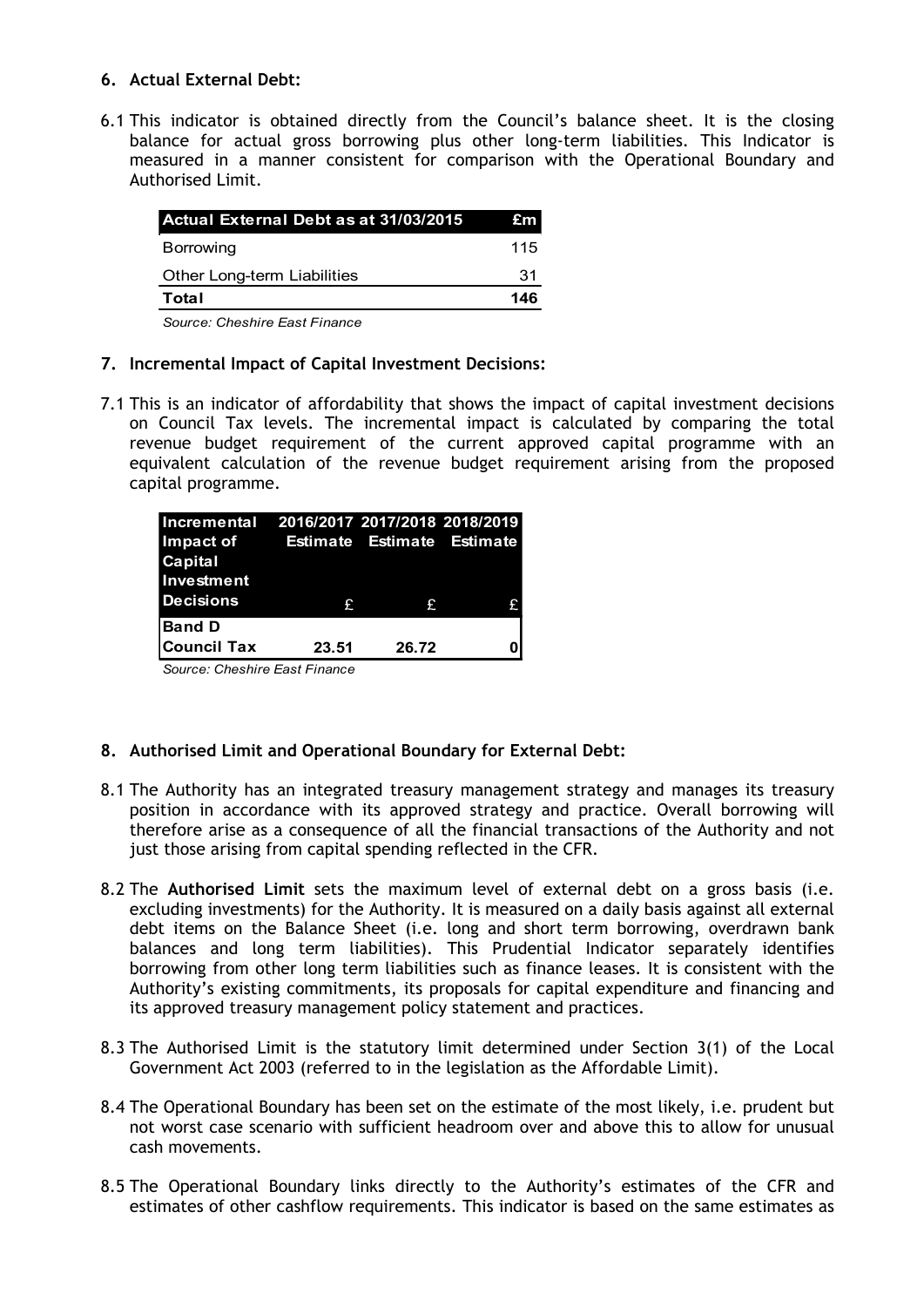the Authorised Limit reflecting the most likely, prudent but not worst case scenario but without the additional headroom included within the Authorised Limit.

|                                            | <b>Estimate</b> | <b>Estimate</b> | 2015/2016 2016/2017 2017/2018 2018/2019<br><b>Estimate</b> | <b>Estimate</b> |
|--------------------------------------------|-----------------|-----------------|------------------------------------------------------------|-----------------|
|                                            | £m              | £m              | £m                                                         | £m              |
| Authorised                                 |                 |                 |                                                            |                 |
| Limit for                                  |                 |                 |                                                            |                 |
| Borrowing                                  | 260             | 320             | 390                                                        | 370             |
| Authorised                                 |                 |                 |                                                            |                 |
| Limit for Other                            |                 |                 |                                                            |                 |
| Long-Term                                  |                 |                 |                                                            |                 |
| Liabilities                                | 30              | 28              | 27                                                         | 25              |
| <b>Authorised</b><br><b>Limit for</b>      |                 |                 |                                                            |                 |
| <b>External Debt</b>                       | 290             | 348             | 417                                                        | 395             |
| Operational                                |                 |                 |                                                            |                 |
| Boundary for                               |                 |                 |                                                            |                 |
| Borrowing                                  | 250             | 310             | 380                                                        | 360             |
| Operational<br>Boundary for<br>Other Long- |                 |                 |                                                            |                 |
| <b>Term Liabilities</b>                    | 30              | 28              | 27                                                         | 25              |
|                                            |                 |                 |                                                            |                 |
| Operational<br><b>Boundary for</b>         |                 |                 |                                                            |                 |
| <b>External Debt</b>                       | 280             | 338             | 407                                                        | 385             |

*Source: Cheshire East Finance*

## **9. Adoption of the CIPFA Treasury Management Code:**

9.1 This indicator demonstrates that the Authority has adopted the principles of best practice.

| Adoption of the CIPFA Code of Practice in Treasury Management |
|---------------------------------------------------------------|
| The Council approved the adoption of the CIPFA Treasury       |
| Management Code at its Council meeting on 23rd February 2012  |

*The Authority has incorporated the changes from the revised CIPFA Code of Practice into its treasury policies, procedures and practices.*

## **10. Upper Limits for Fixed Interest Rate Exposure and Variable Interest Rate Exposure:**

- 10.1 These indicators allow the Authority to manage the extent to which it is exposed to changes in interest rates. This Authority calculates these limits on net principal outstanding sums, (i.e. fixed rate debt net of fixed rate investments.
- 10.2 The upper limit for variable rate exposure has been set to ensure that the Authority is not exposed to interest rate rises which could adversely impact on the revenue budget.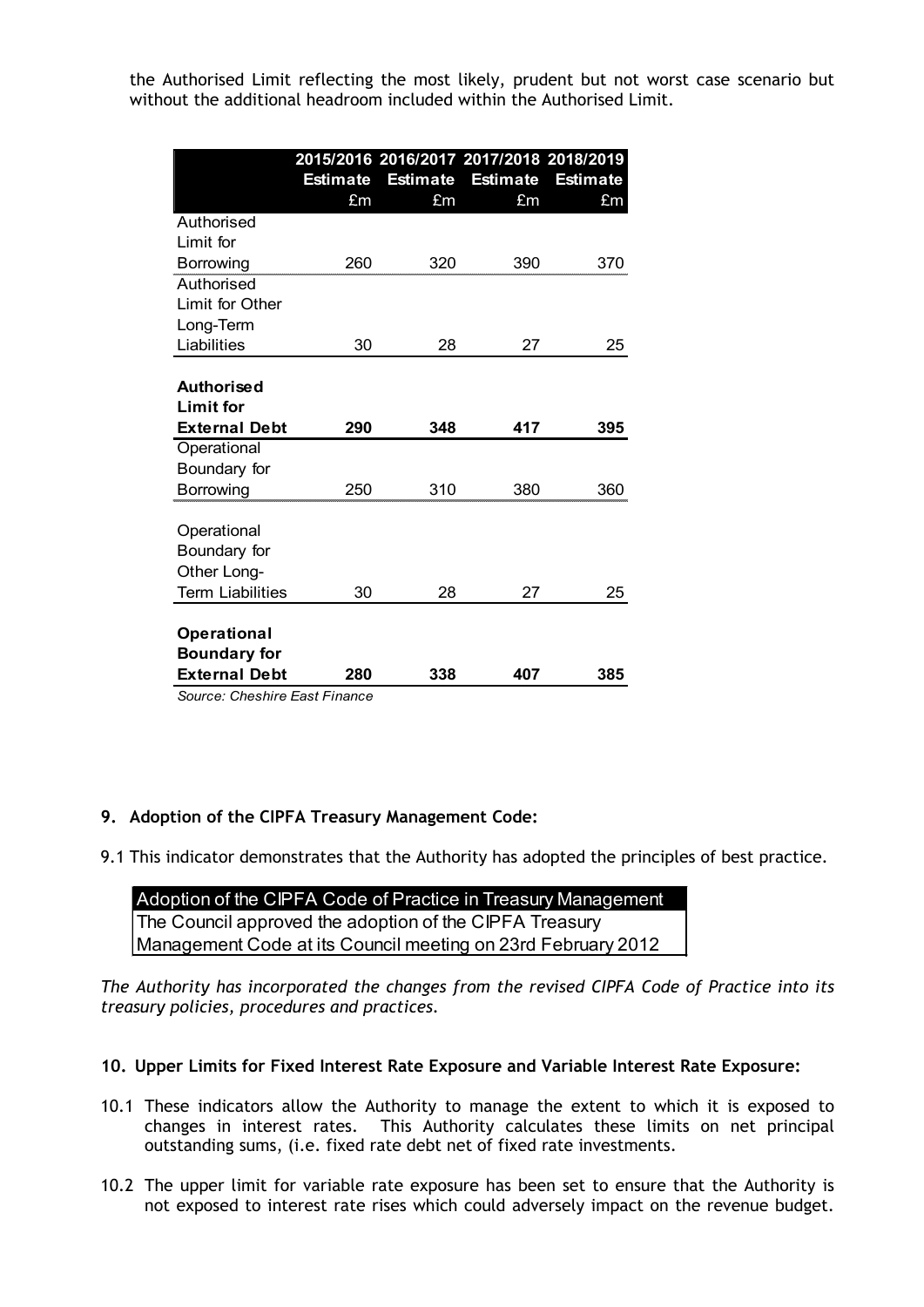The limit allows for the use of variable rate debt to offset exposure to changes in shortterm rates on investments

|                                | Existing level 2015/2016 2015/2016 2016/2017 2017/2018<br>(or Benchmark Approved Revised Estimate<br>level) at<br>10/12/15 % |      |      |      | Estimate | 2018/2019<br><b>Estimate</b> |
|--------------------------------|------------------------------------------------------------------------------------------------------------------------------|------|------|------|----------|------------------------------|
|                                |                                                                                                                              | $\%$ | $\%$ | $\%$ | $\%$     | $\%$                         |
| Upper Limit for Fixed Interest |                                                                                                                              |      |      |      |          |                              |
| Rate Exposure                  | 100%                                                                                                                         | 100% | 100% | 100% | 100%     | 100%                         |
| Upper Limit for Variable       |                                                                                                                              |      |      |      |          |                              |
| Interest Rate Exposure         | $0\%$                                                                                                                        | 100% | 100% | 100% | 100%     | 100%                         |
| Source: Cheshire East Finance  |                                                                                                                              |      |      |      |          |                              |

10.3 The limits above provide the necessary flexibility within which decisions will be made for drawing down new loans on a fixed or variable rate basis; the decisions will ultimately be determined by expectations of anticipated interest rate movements as set out in the Authority's treasury management strategy.

## **11. Maturity Structure of Fixed Rate borrowing:**

- 11.1 This indicator highlights the existence of any large concentrations of fixed rate debt needing to be replaced at times of uncertainty over interest rates and is designed to protect against excessive exposures to interest rate changes in any one period, in particular in the course of the next ten years.
- 11.2 It is calculated as the amount of projected borrowing that is fixed rate maturing in each period as a percentage of total projected borrowing that is fixed rate. The maturity of borrowing is determined by reference to the earliest date on which the lender can require payment.
- 11.3 LOBOs are classified as maturing on the next call date i.e. the earliest date that the lender can require repayment. As all LOBOs are can be called within 12 months the upper limit for borrowing maturing within 12 months is relatively high to allow for the value of LOBOs and any potential short term borrowing that could be undertaken in 2016/17.

|                                  | Level as at 31 <sup>st</sup> | Lower               | Upper         |
|----------------------------------|------------------------------|---------------------|---------------|
|                                  | March                        | Limit for           | Limit for     |
|                                  | 2016(based on                | 2016/2017 2016/2017 |               |
| Maturity structure of fixed rate | Current                      |                     |               |
| borrowing                        | Borrowing)                   |                     |               |
|                                  | $\%$                         | $\%$                | $\frac{0}{0}$ |
| under 12 months                  | 24%                          | 0%                  | 35%           |
| 12 months and within 24          |                              |                     |               |
| months                           | 6%                           | 0%                  | 25%           |
| 24 months and within 5 years     | 14%                          | 0%                  | 35%           |
| 5 years and within 10 years      | $1\%$                        | 0%                  | 50%           |
| 10 years and within 20 years     | 24%                          | 0%                  | 100%          |
| 20 years and within 30 years     | 7%                           | በ%                  | 100%          |
| 30 years and within 40 years     | 17%                          | 0%                  | 100%          |
| 40 years and within 50 years     | 7%                           | 0%                  | 100%          |
| 50 years and above               | 0%                           | 0%                  | 100%          |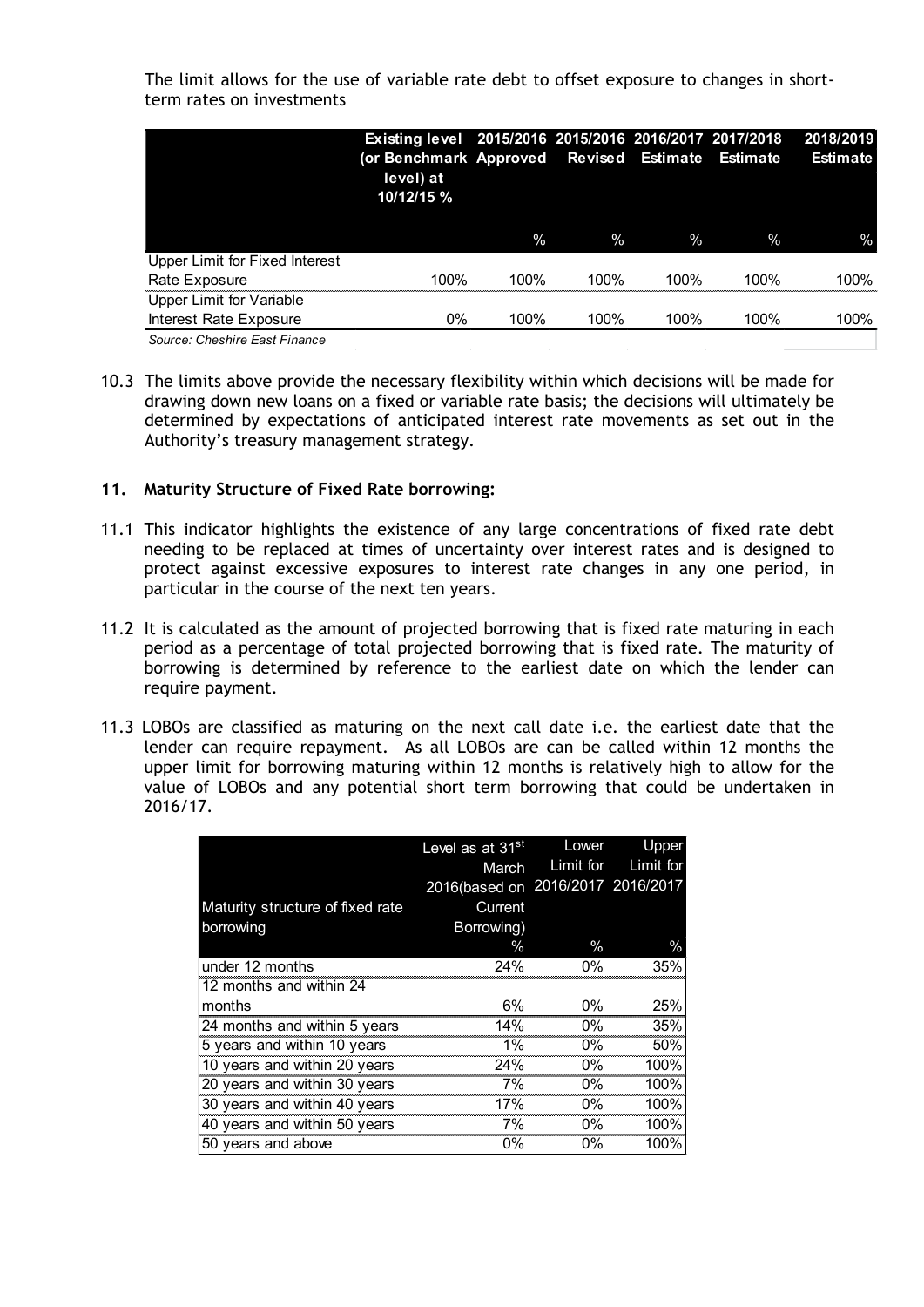## **12. Credit Risk:**

- 12.1 The Authority considers security, liquidity and yield, in that order, when making investment decisions.
- 12.2 Credit ratings remain an important element of assessing credit risk, but they are not a sole feature in the Authority's assessment of counterparty credit risk.
- 12.3 The Authority also considers alternative assessments of credit strength, and information on corporate developments of and market sentiment towards counterparties. The following key tools are used to assess credit risk:
	- Published credit ratings of the financial institution (minimum A- or equivalent) and its sovereign (minimum AA+ or equivalent for non-UK sovereigns);
	- Sovereign support mechanisms;
	- $-$  Credit default swaps (where quoted);
	- $-$  Share prices (where available);
	- Economic fundamentals, such as a country's net debt as a percentage of its GDP);
	- Corporate developments, news, articles, markets sentiment and momentum;
	- $-$  Subjective overlay.
- 12.4 The only indicators with prescriptive values remain to be credit ratings. Other indicators of creditworthiness are considered in relative rather than absolute terms.